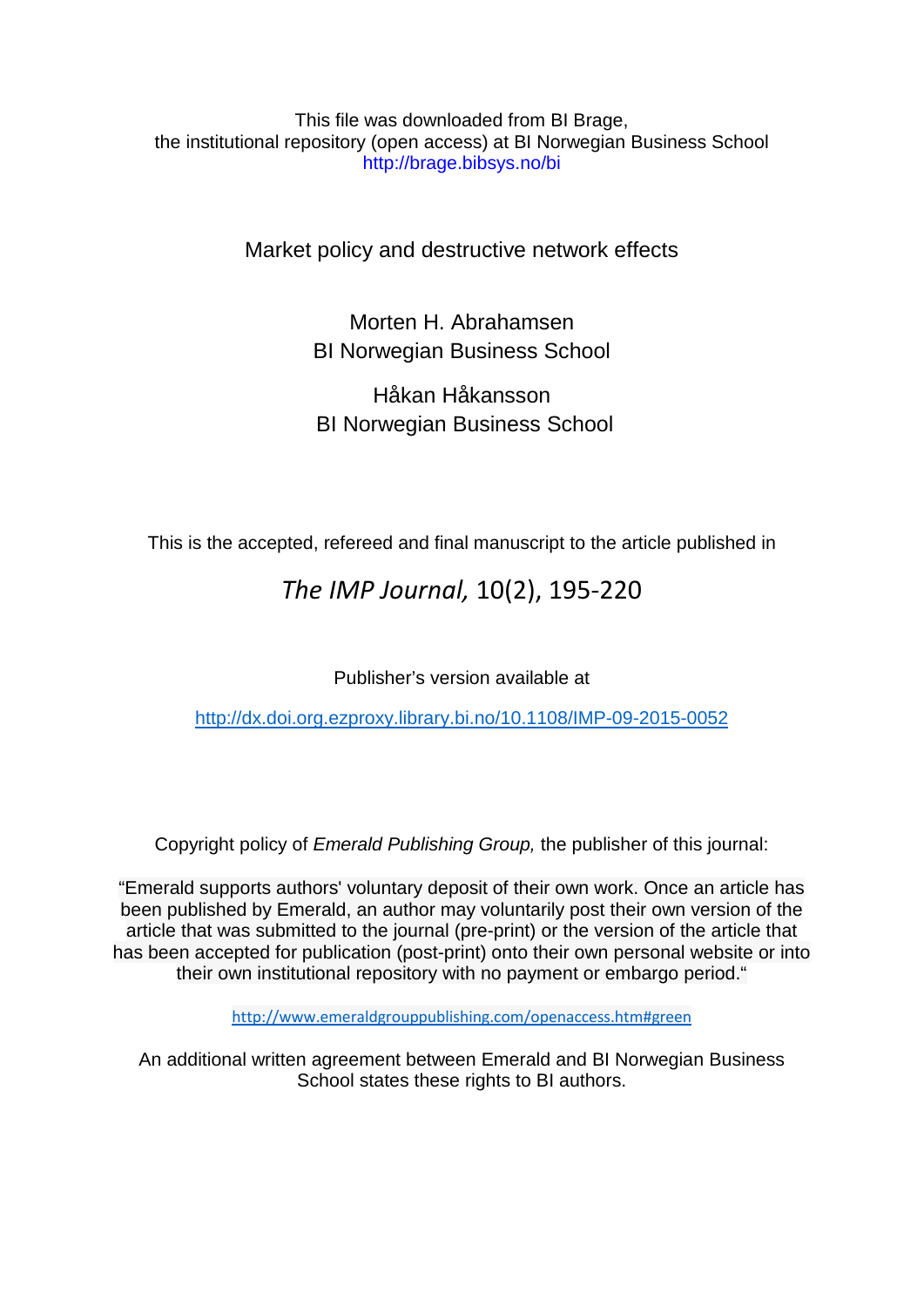# Market policy and destructive network effects

#### **Abstract**

This paper analyses how different policy perspectives or logics regarding industry organising affect network interaction, with particular focus on how the availability of resources is organised To examine this we compare two cases from the Norwegian seafood industry: In the pelagic industry, the main resource (mackerel) is caught at sea by fishing vessels and trade is restricted by an auction system, whereas in the salmon industry, the main resource (farmed salmon) is an industrial product produced at fish farms and there are no such restrictions.

Our results indicate that conditions under which resources are available to a network have strong effects on connected relationships: In the pelagic industry, interaction in the network becomes supplier-directed in an attempt to reduce the uncertainty created by unstable and restricted availability of resources, whereas in the salmon industry the interaction becomes customer-directed as resource availability is stable and predictable. Here the actors can broaden the scope of interaction and they can direct their efforts to solve their customers' problems, whereas this is difficult in the pelagic industry. We conclude that policy considerations play a major role in these effects. If the resource (fish) is seen as a commodity and the interaction is seen as a market mechanism, the policies designed to facilitate the exchange of resources will be beneficial for the actors directly involved, but may have unintended negative consequences for indirect relationships. For policy makers this implies that whenever developing an industrial policy there are strong reasons to look beyond the single transaction in order to create policies that are effective and/or beneficial for all involved and connected parties.

**Keywords:** Resources, interaction, networks, policy, relationship development, seafood

The research reported in this study was funded by the Seafood Research Council in Norway (FHF).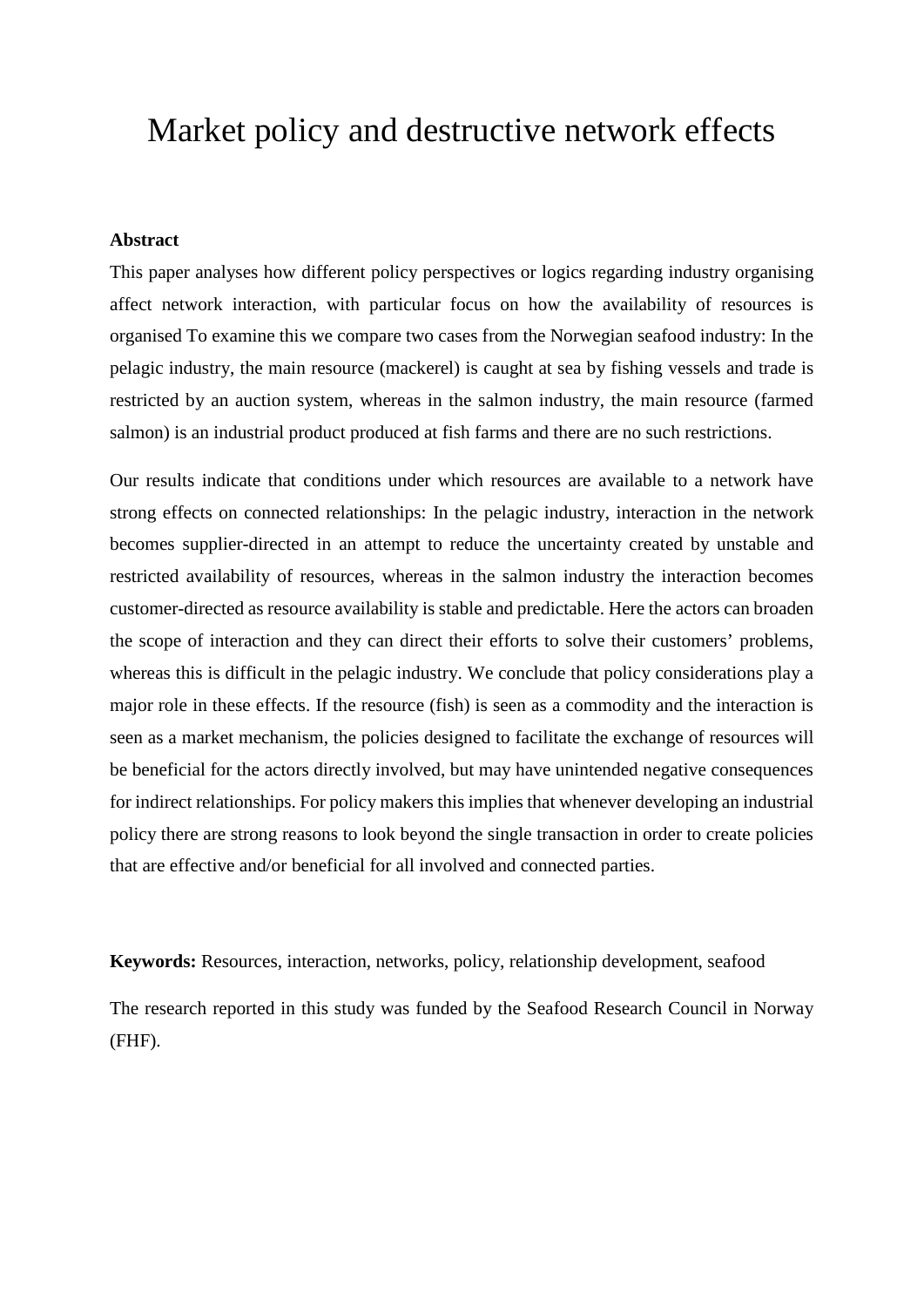#### 1. **Networks and industrial policy**

Policy makers have always sought to intervene in the business landscape. A discussion of industrial policy is also a discussion of the role of the "state" vs. the role of the "market". This balance has shifted throughout history: From Adam Smith's "invisible hand" where the market is seen as ensuring a stability between supply and demand and the state being a facilitator more than an actor in the economic exchange, to Keynesian economics in the post-war era where the state becomes an active participant in terms of direct ownership, market regulations and industrial policy making. This historical development is also reflected in different theoretical perspectives on how the economic exchange should be organised. In the first industrial revolution, market exchange advocated by classical and neo-classical economists was the predominant logic. In the second industrial revolution, large integrated hierarches benefitting from economies of scale as identified by Chandler [\(1977\)](#page-32-0) became the dominant economic perspective. With the third industrial revolution [\(Rifkind 2011\)](#page-35-0) from the 1970s onwards, hybrid or network-like organisations and industrial collaboration came into focus. Webster [\(1992\)](#page-35-1) sees such hybrid organisations at somewhere between "markets" on the one side, and "hierarchies" on the other side. In this typology of organisations, business actors co-operating in close relationships are benefiting from the stability and interdependence that is commonly associated with hierarchical structures, whereas they also have independence associated with the market perspective. With the new focus on hybrid organisations came new theories about how industrial interfaces should be organised: Transaction cost economics theory [\(Williamson 1981;](#page-35-2) [Williamson 1975\)](#page-35-3), principal-agent theory [\(Laffont and Martimort 2002\)](#page-34-0), economic cluster theory (Porter 1998), marketing channels and supply chain management theory [\(Christopher](#page-33-0)  [1992;](#page-33-0) [Stern and Reve 1980\)](#page-35-4) and industrial network theory (Håkansson and Snehota, 1995; Håkansson et al. 2009) all represent different theoretical perspectives on organising customersupplier relationships.

Herein is implied that different theoretical perspectives on how market exchange is organised will also be reflected in the principles on which policy makers base their interventions. Håkansson et al (2009, p. 237) argue that "*If the principles are based on traditional economic thinking, on a model of the world that assumes that markets tend towards some sort of stability between supply and demand, then the basic policy approach is concerned with how to reduce market imperfections… as long as the market is active and the process of allocating scarce resources is not disturbed, new resources are automatically absorbed by the market and create growth, and a new equilibrium emerges*". Conversely, if we look at market exchange not as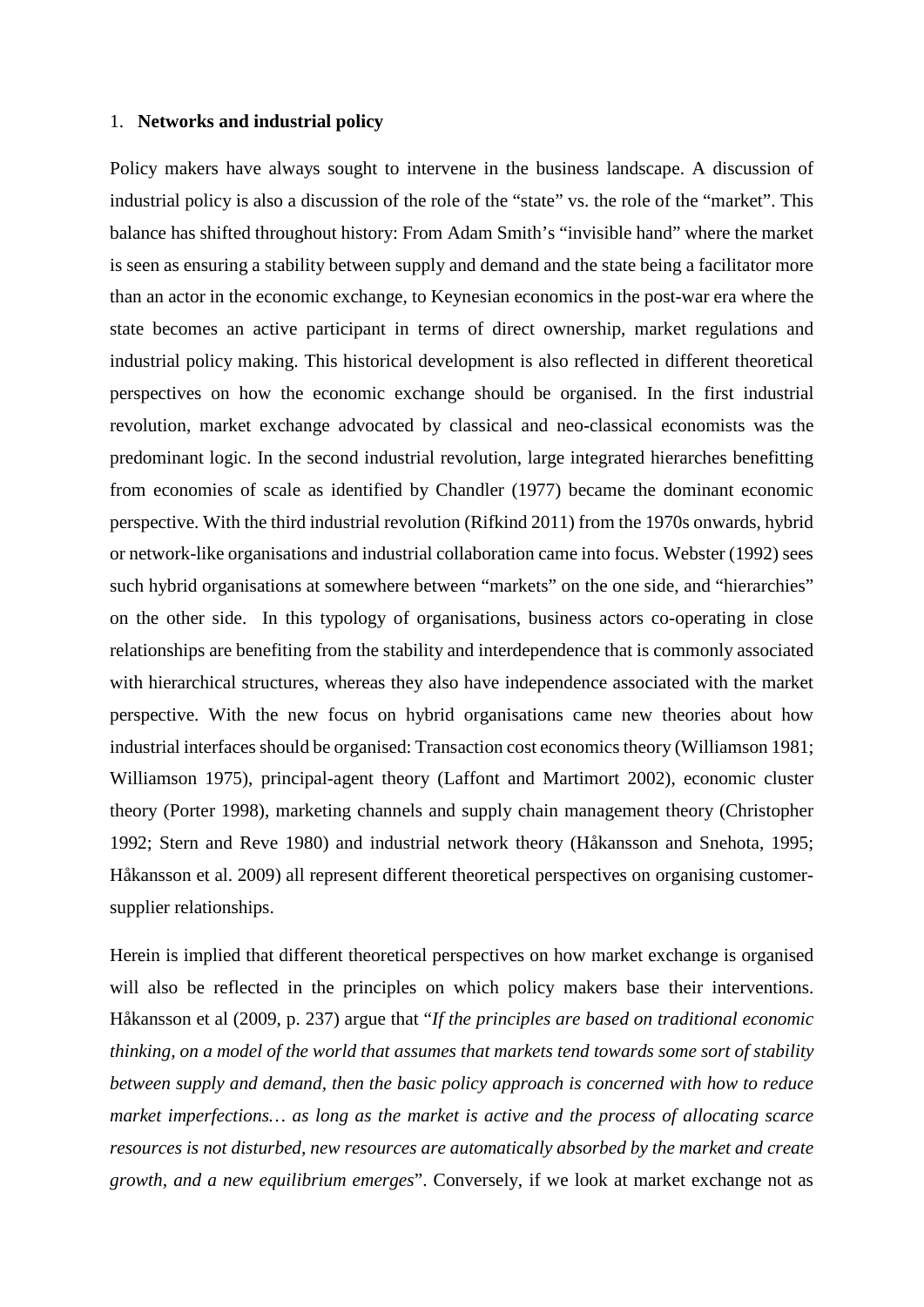something that is limited to short-term transaction episodes but as part of a continuing relationship between interdependent actors, the policy implications will be different. From an industrial network theory perspective, "…*a network consists of the tangible and intangible investments that comprise the connected relationships between two businesses… [it] develops through the process of constantly mobilizing and combining internal and external resources and activities*" (Håkansson et al., 2009 p. 236). The policy considerations in this respect are far from easy because they will involve policies on investment and mobilisation required to support and sustain ever-changing network processes. Nevertheless, research on policy principles within the IMP (International Marketing and Purchasing) tradition indicates that policies are seldom influenced by empirical studies of business networks, but are rather "…*based on principles that are close to those expressed in traditional economic theory and institutional economics*" (Håkansson et al, 2009, p. 237). For instance, research on innovation policy by Waluszewski [\(2011\)](#page-35-5) and associated scholars at the Science and Technology Studies research group [\(Eklund and Waluszewski 2015;](#page-33-1) [Rider et al. 2013\)](#page-34-1), found that there are gaps between policy considerations and the interdependencies found in real innovation processes. Their studies show that innovation policies aimed at stimulating economic growth reflect an underlying logic, that geographical innovation networks can be created and sustained for the benefit of its actors, an economic perspective often associated with geographical and economic clusters or innovation systems theory [\(Porter 1998\)](#page-34-2). As a result, policymakers see innovation as something that can be steered, whereas studies within the IMP tradition observe that the connectedness and interdependence of economic resources transcends geographical boundaries (Håkansson 1982; Håkansson and Snehota, 1995; Håkansson et al. 2009). Equally, work on public procurement in the Swedish medical industry [\(Waluszewski and Wagrell 2013\)](#page-35-6) shows that public procurement policies, often associated with neo-economic theory or the new institutionalists [\(Williamson 1981;](#page-35-2) [Williamson 1975\)](#page-35-3), hinders innovation, instead of promoting it. Research into the construction industry in Norway and Sweden [\(Bygballe and Ingemansson](#page-32-1)  [2011\)](#page-32-1) additionally indicates that public policy seeks to achieve innovation by promoting competition, but instead acts as a barrier to renewal. This strong focus on competition as a mechanism to enhance market efficiency is strongly related to classical economic theory.

Overall, these studies seems to suggest that the principles which policymakers use to intervene in the business landscape do not reflect the characteristics of this landscape as it is observed in empirical studies. This means that we can expect to find a similar discrepancy in the way in which policy makers seeks to organise the seafood industry, compared to the characteristics of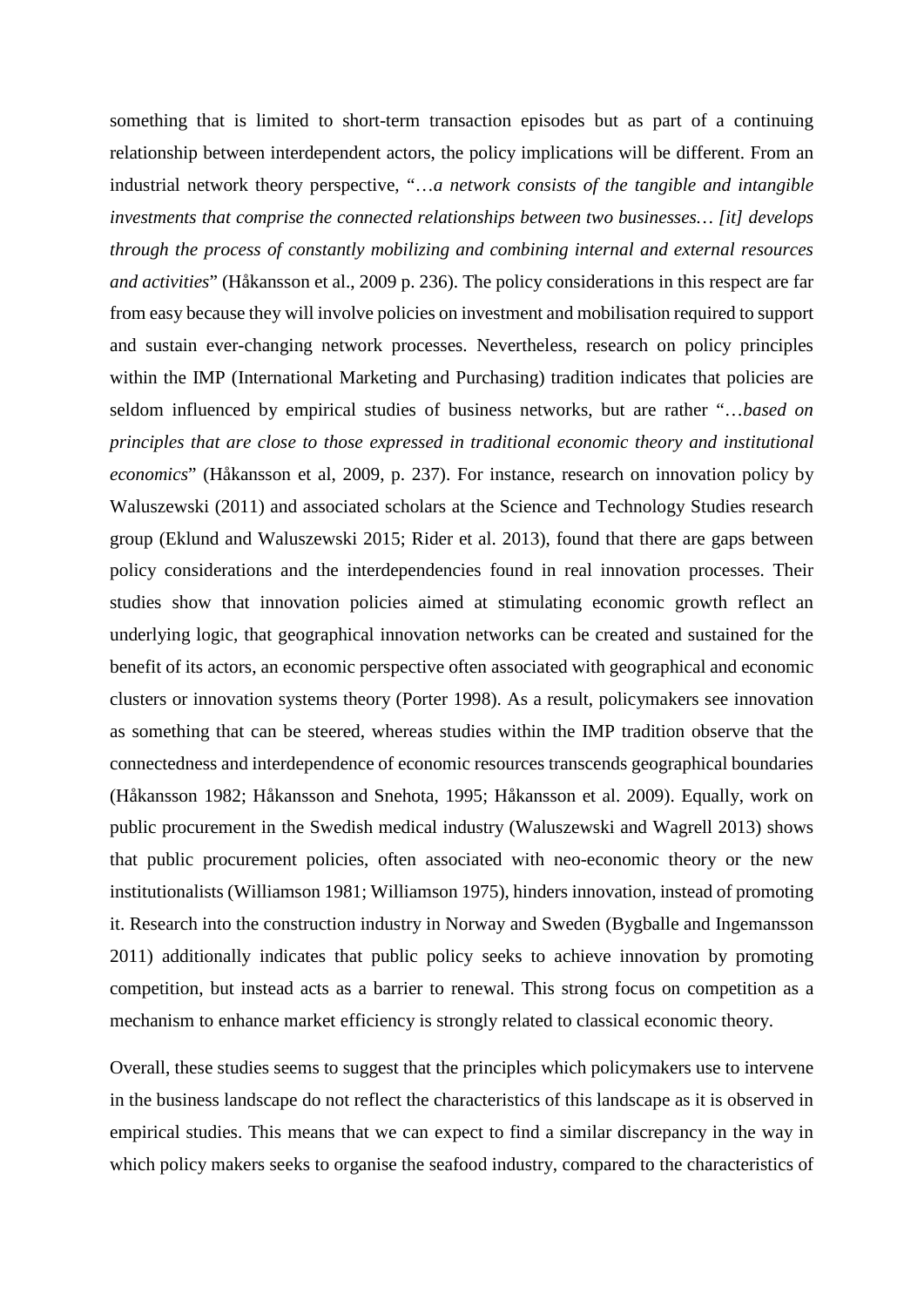this industry as experienced by the connected business actors. Yet, this remains a largely unexplored research area, which in itself justifies an in-depth study.

#### **2. Salmon farming and mackerel trading: Two types of industrial policies**

Seafood is a natural resource of great national economic importance. For Norway, seafood is the second largest export industry, oil and gas exports being number one [\(Norwegian Ministry](#page-34-3)  [of Fisheries and Coastal Affairs 2012\)](#page-34-3). It is therefore given that policymakers seek to exert some control over how resources related to this vital industry are developed and exchanged. This is also the case for the salmon farming industry and the pelagic industry. Yet, there are different perspectives concerning the ways in which these two industries are organised. In the salmon industry, there is regulation on the production side in terms of operating licenses. A similar logic is found in the organising of the Norwegian oil and gas industry, where operating licenses are given to a number of oil exploration and production companies, in annual rounds. Traditionally, salmon fishing up-rivers was seen as an expensive leisure activity and only small numbers of fish were caught and traded for commercial purposes. However, in the 1970s, industrial entrepreneurs started experimenting with farmed salmon. The combination of a product with a high nutritional content, a high-end image and production locations in sheltered fjords along Norway's long coast-line, proved to be an industrial success. This development was strongly aided by the government giving licenses to a growing number of salmon farming companies in an attempt to aid the development of this industry. Today, the salmon farming has become a mature industry and the Norwegian salmon producers are increasingly involved in farming activities abroad, such as in Chile, Scotland, Canada and New Zealand.

In the pelagic industry, there is also regulation on the production side as the fishing is subject to annual quotas. This is in a way comparable to the operating licenses characterising the salmon industry. But whereas the salmon farmer is able to produce the volumes and quality of salmon restricted only by the production capacity of his farm, the quality and volume available to the pelagic fishermen is restricted by annual variations in stock and quotas. However, the most interesting feature of the pelagic industry is the additional regulations on the trading side. In Norway, all pelagic fish caught at sea by fishing vessels must be traded through the Norwegian Fishermen's Sales organisation for pelagic fish (NSS). This sales organisation has been given certain rights by the government. A key characteristic of this system is that the sales are managed through a closed auction system, and the buyers are not allowed to buy their fish directly from the fishing vessels. Norwegian law also prevents vertical integration, and no buyer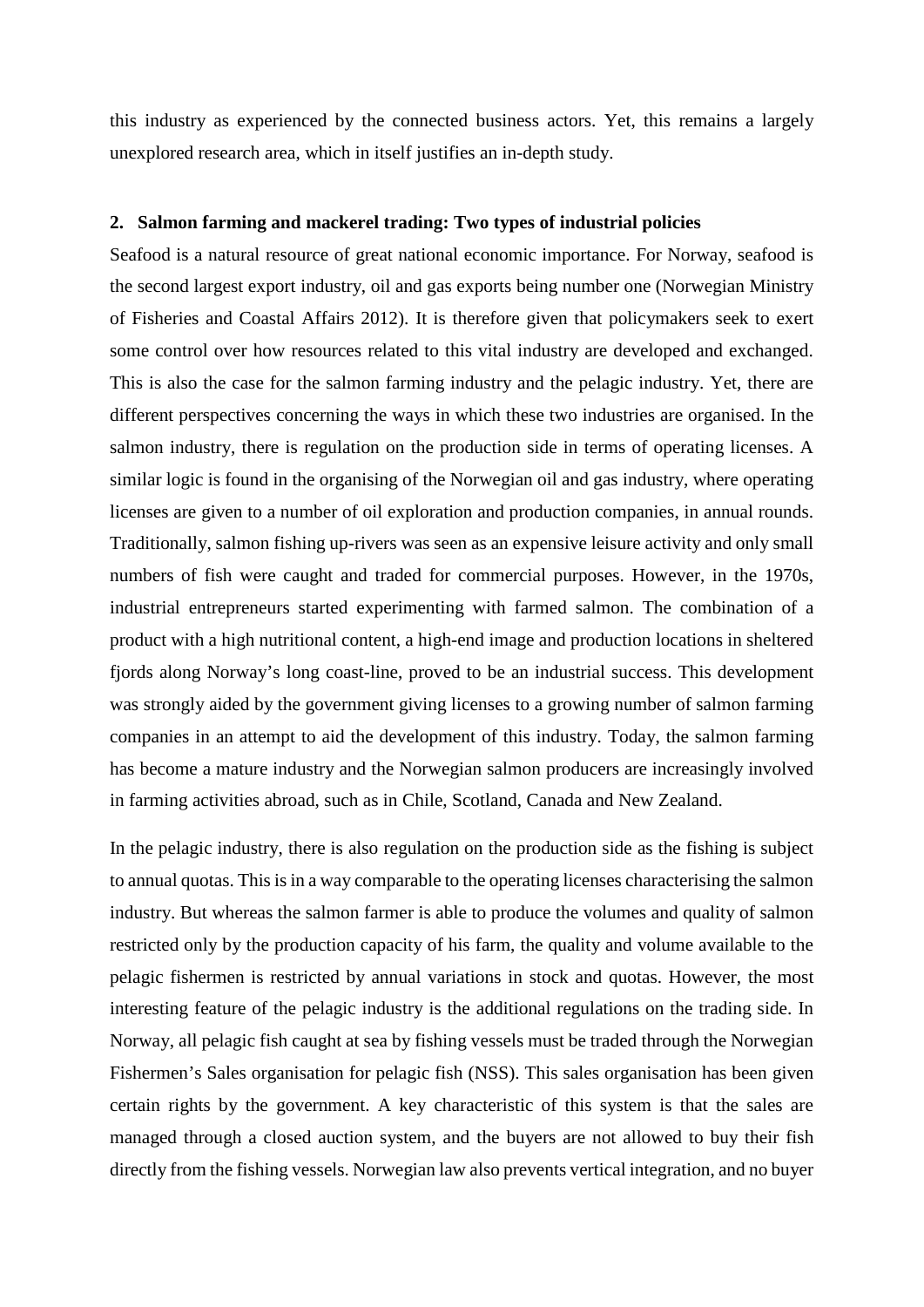is allowed a larger share than 49% ownership in any fishing vessel. Historically, the fishermen were not organised and the power balance was often in favour of the industrial buyers. In 1927 the fishermen set up the NSS to act as a united counterpart against the industry. Later, the organisation was given certain rights and responsibilities regarding how the fish is to be traded. Today, the NSS handles 2 million ton of fish annually, worth between 750 – 1000 million EUR [\(Norges Sildesalgslag 2013\)](#page-34-4).

The logic behind this system is that the fish is seen as a commodity product. Cantillon [\(2010\)](#page-32-2) came to a similar conclusion studying the role of the Norwegian Seafood Export Council, a body set up to help marketing Norwegian seafood abroad. Cantillon (2010, p. 19) argues that "*commodities are items that are traded. They are homogeneous and therefore the interaction between seafood actors is assumed to be less substantial due to the short term nature of each transaction". In fact, Alfred Marshall, the influential neo-classic economist, used the fishmarket as an illustration of his arguments of "the perfect market*". In her review, Cantillon came to the conclusion that there is a tendency for using market models underpinned by neoclassical assumptions in business literature and research on the seafood exchange (eg[. Asche](#page-32-3)  [et al. 2002;](#page-32-3) [Jin et al. 2007;](#page-34-5) [Myrland and Kinnucan 2005;](#page-34-6) [Wellman 1992\)](#page-35-7), and that these fundamental assumptions are present in the views of politicians attempting to understand this particular industry (Cantillon, 2010). The same can be said about the pelagic auctions, as they assumedly are established from a "market" perspective [\(This angle is further explored in a](#page-32-4)  [recent publication by the authors, Abrahamsen and Håkansson 2015a\)](#page-32-4). As such, we can recognise similar theoretical underpinnings by policymakers concerning the seafood industry as the studies presented in the previous section reports. We will explore this in more detail in the next section.

#### **3. Policy and interaction in the seafood industry**

In political science, we come across the term "quango" (quasi autonomous non-governmental organisation). First introduced in the UK in the 1960s, it is used to describe a certain type of non-governmental organisations [\(Deacon and Monk 2001\)](#page-33-2). Quangos are often publicly funded and undertake public policies [\(van Thiel 2004\)](#page-35-8), and are introduced to carry out certain tasks such as service delivery, licensing, policy advising, regulatory and policy elements [\(Massey](#page-34-7)  [1997\)](#page-34-7) as well as represent the interests of certain groups (Deacon and Monk, 2001). They have access to significant resources (financial, capabilities and information) and have important roles to play [\(Delmas and Terlaak 2002\)](#page-33-3). One universal characteristic of quangos are that they are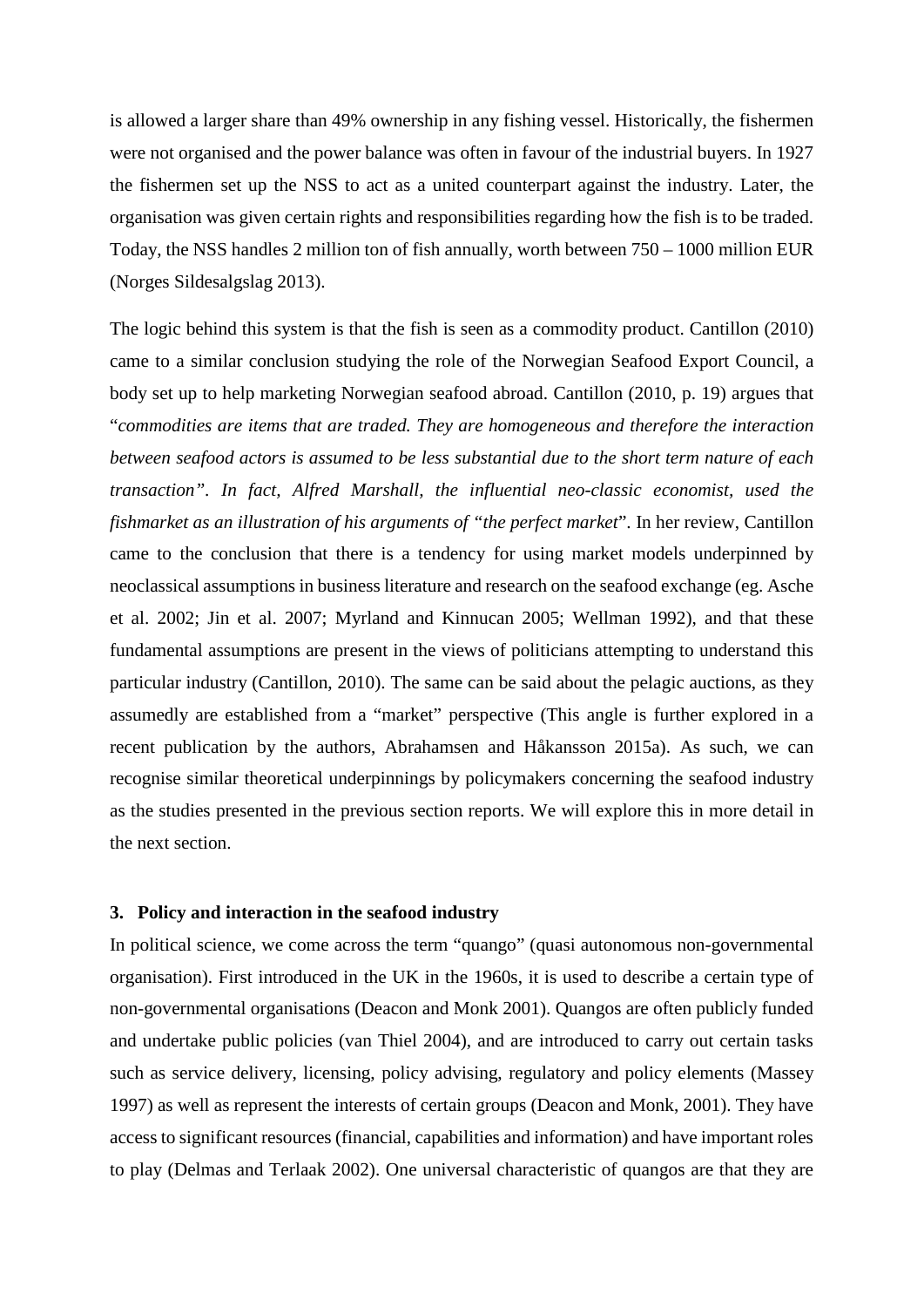designed to influence a particular industry (Cantillon, 2010). The NSS and the pelagic auction system has several of these characteristics. NSS is an organisation which has been given certain rights by the authorities. However, it is a cooperative, set up by the fishermen, not by the politicians. It is designed to facilitate the exchange of fish between sellers and buyers, but it also protects the interests of the sellers in particular. Thus it represents both the underlying free market logic, but it is additionally a political entity helped to infiltrate the markets, resembling what Pliatzky [\(1992\)](#page-34-8) refers to as political attempts to intervene in the market economy, or a domesticated market in terms of Arndt [\(1979\)](#page-32-5). Overall, it reflects microeconomic principles suggesting that firms operating in a free market can be helped, whether directly by law or indirectly by policies and regulations.

An underlying assumption here is that interaction in the seafood industry is straightforward, and the exchange between buyers and sellers is limited to a specific point in time. However, several recent IMP studies of the seafood industry show that interaction in this particular industry is complex. It is an ongoing process where the current exchange episodes are based on previous experiences and future expectations, and it involves a range of actors across connected relationships, where fish is perceived not as a commodity product, but as a heterogeneous resource which can be developed and utilised in close interaction with suppliers and customers [\(Olsen 2012\)](#page-34-9). More specifically, studies suggest that resource heterogeneity found in the seafood industry has implications for the way business relationships are managed [\(Holmen and](#page-33-4)  [Pedersen 2012\)](#page-33-4); the way in which seafood as a resource is combined with other resources determines the level of customer-supplier integration [\(Abrahamsen and Håkansson 2015b\)](#page-32-6); interaction in seafood markets have richer content and are better organised than previously understood (Cantillon and [Håkansson 2009;](#page-32-7) [Cantillon et al. 2006\)](#page-32-8); managing interaction in the seafood industry involves a range of complex networking processes for the connected actors [\(Harrison 2012\)](#page-33-5); resource development often take unprecedented directions, which in itself is a driver of innovation [\(Hoholm 2012\)](#page-33-6); and resource integration between two interacting parties are dependent on the nature of interaction in indirect relationships [\(Haugnes 2010\)](#page-33-7). The overall contribution of these studies is that they show that in order to understand the seafood industry, you have to look beyond the mere transaction.

#### **4. An analytical device: The ARA-model**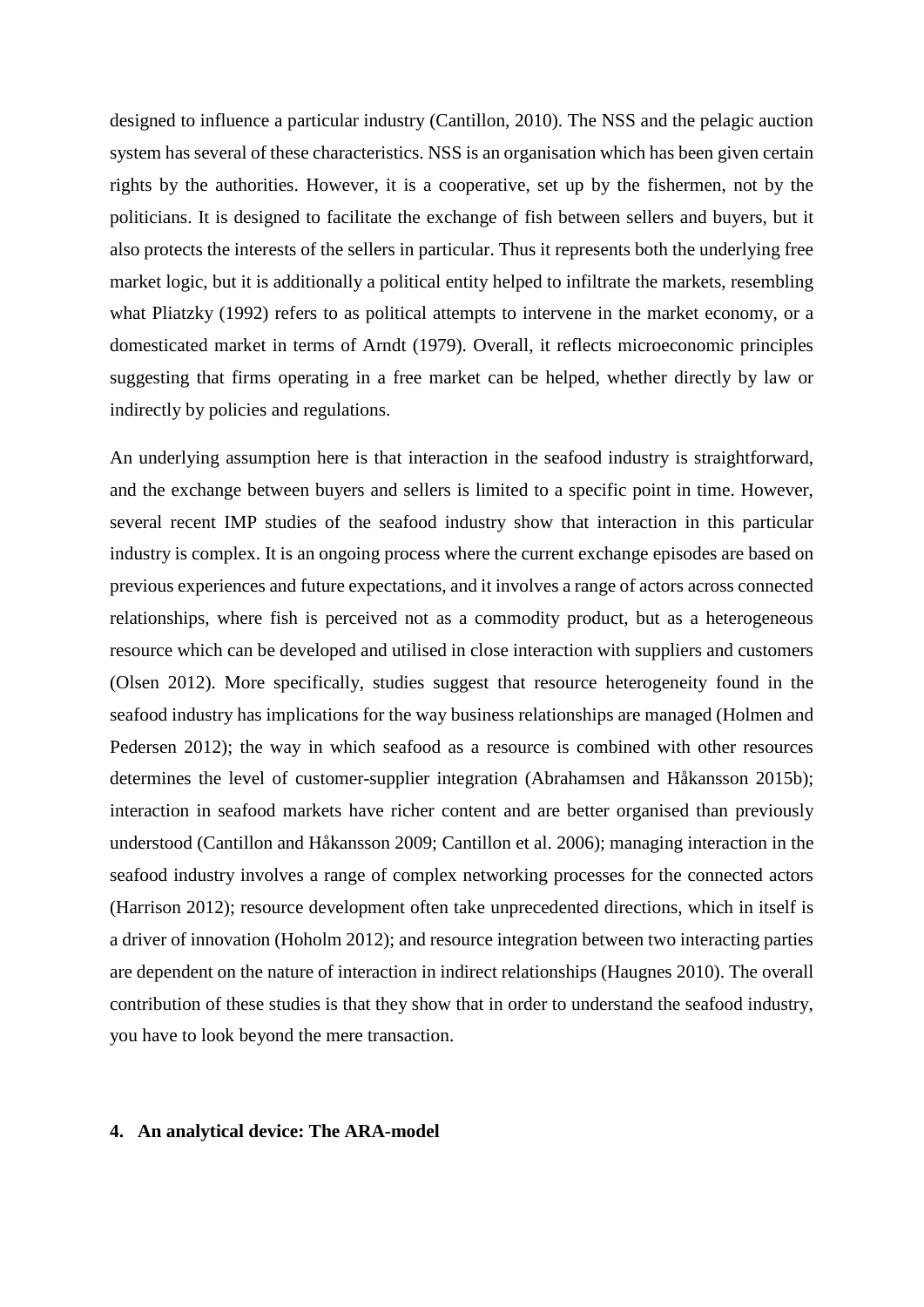Central to the IMP approach to business marketing is the interaction between actors, resources and activities (the ARA model). In this perspective, interaction in business relationships can be defined as the degree to which actors develop and share resources, perform joint activities and build mutual actor bonds. [\(Håkansson et al. 2009;](#page-33-8) [Håkansson and Snehota 1995\)](#page-33-9). The economic logic behind interaction here is that actors will benefit mutually by sharing and combining resources and activities across firm boundaries, instead of regarding them as internal matters [\(Dubois 1998;](#page-33-10) [Håkansson and Waluszewski 2002\)](#page-33-11). Resources will be more valuable as they are combined with resources of other actors and activities are performed more efficiently when adapted to the activities of other actors [\(Gadde 2004;](#page-33-12) [Håkansson and Waluszewski 2002;](#page-33-11) [Jahre](#page-34-10)  [et al. 2006\)](#page-34-10). For this to take place there have to prevail strong actor bonds such as trust, mutual understanding, learning and a cooperative atmosphere. This requires some degree of stability and predictability in the connected relationships because mutual investment in resources and activities needs protection and the benefits from increased interaction is also a question of time and long-term commitment and adaptation [\(Brennan et al. 2003\)](#page-32-9). Additionally, for interaction to develop, there must be some degree of shared understanding between the actors about how resources should be utilised and how activities should be performed across different relationships [\(Abrahamsen et al. 2011\)](#page-32-10). With limited interaction, the actors have to take it upon themselves to coordinate activities and develop resources, whereas with increased interaction there is a coordination of resource development and activity performance at the network level.

The interplay between actor bonds, activity links and resource ties also means that these three facets of interaction mutually affect each other. Actors' bonds are affected by how resource ties and activity links are connected, and so on. This implies that a change in one of these dimensions, such as the ability to develop resource ties, will affect the other two dimensions. For instance, Håkansson and Snehota (1995, p. 276) argue that "*The availability of resources limits what activities can be carried out and what cannot*". Similarly, "*By controlling the critical resources an actor can gain advantages over other actors. Striving for control of resources is a clear tendency in business networks. The actor bonds—resource ties dimension is principally a matter of resource control or availability*" (p. 280). This interconnectivity further creates tensions between related resources. Håkansson et al. (2009, p. 80) suggest that "*any change intended to produce a positive effect in some resources will also produce negative effects for some other resources in terms of costs, efficiency of effectiveness.*"

The interplay between these three dimensions and the related interactive effects in the network of business relationships is well documented by IMP researchers. However, we know little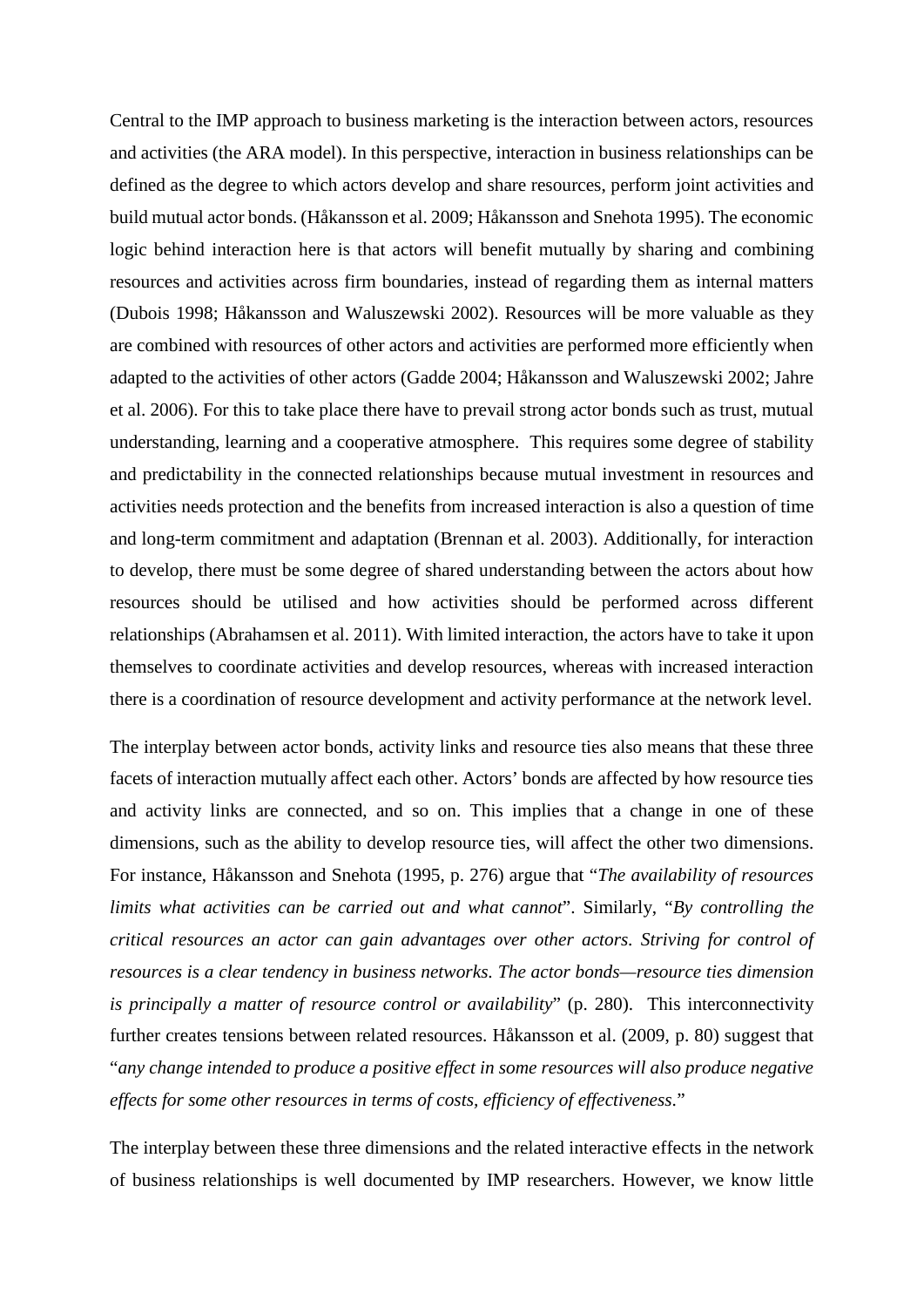about *how different policy perspectives or logics regarding industry organising affect network interaction.* Different logics may create frictions, because behind the logic lies ideas about how the interaction should be organised. We are particularly interested in different perspectives about how the availability of resources is organised.

To address the research question, we present two cases from the seafood industry where the conditions for resource availability vary significantly due to policy regulations. In the pelagic industry, the main resource (mackerel) is a natural product whereas in the salmon industry the main resource (farmed salmon) is an industrial product. The trading of the fish is heavily organised in the pelagic industry, whereas in the salmon industry the fish farms are subject to governmental permits and licenses but there are no restrictions on the trading. We have selected the Japanese export market because this market is a common denominator in both cases. However, although these two seafood products appear side by side at the sushi plate in Japan, they have taken two completely different routes to market and the networks behind are organised differently, ultimately resting on different policy perspectives creating different interaction patterns. We will study this aspect in depth, and compare and contrast the two different networks using the ARA-model before we discuss the interaction effects and policy implications evident.

## **5. Methodology and research design**

#### **4.1. Methodological considerations**

Our case study is based on two cases compiled for two different research purposes. The mackerel case is compiled as part of a study undertaken in 2011, funded by the Norwegian Seafood Research Council [\(Abrahamsen and Håkansson 2014\)](#page-32-11). This study looked at the interaction between Norwegian pelagic exporters and their industrial customers in Norway's main pelagic export markets: Germany, Poland and Russia (herring) and Japan (mackerel). The salmon case is based on interviews undertaken in 2007 as part of a major Norwegian seafood research project [\(see IMPJ SI edited by Olsen 2012\)](#page-34-9) funded by the Norwegian Research Foundation, where one part of the study looked at the ties between Norwegian salmon exporters and their Japanese customers. Some of the interviews in the salmon case have been used as part of an earlier publication by the authors [\(Abrahamsen and Håkansson 2012\)](#page-32-12). This raises two methodological challenges. One concerns comparing data collected at different points in time, the other concerns comparing data gathered for different research purposes. Regarding the first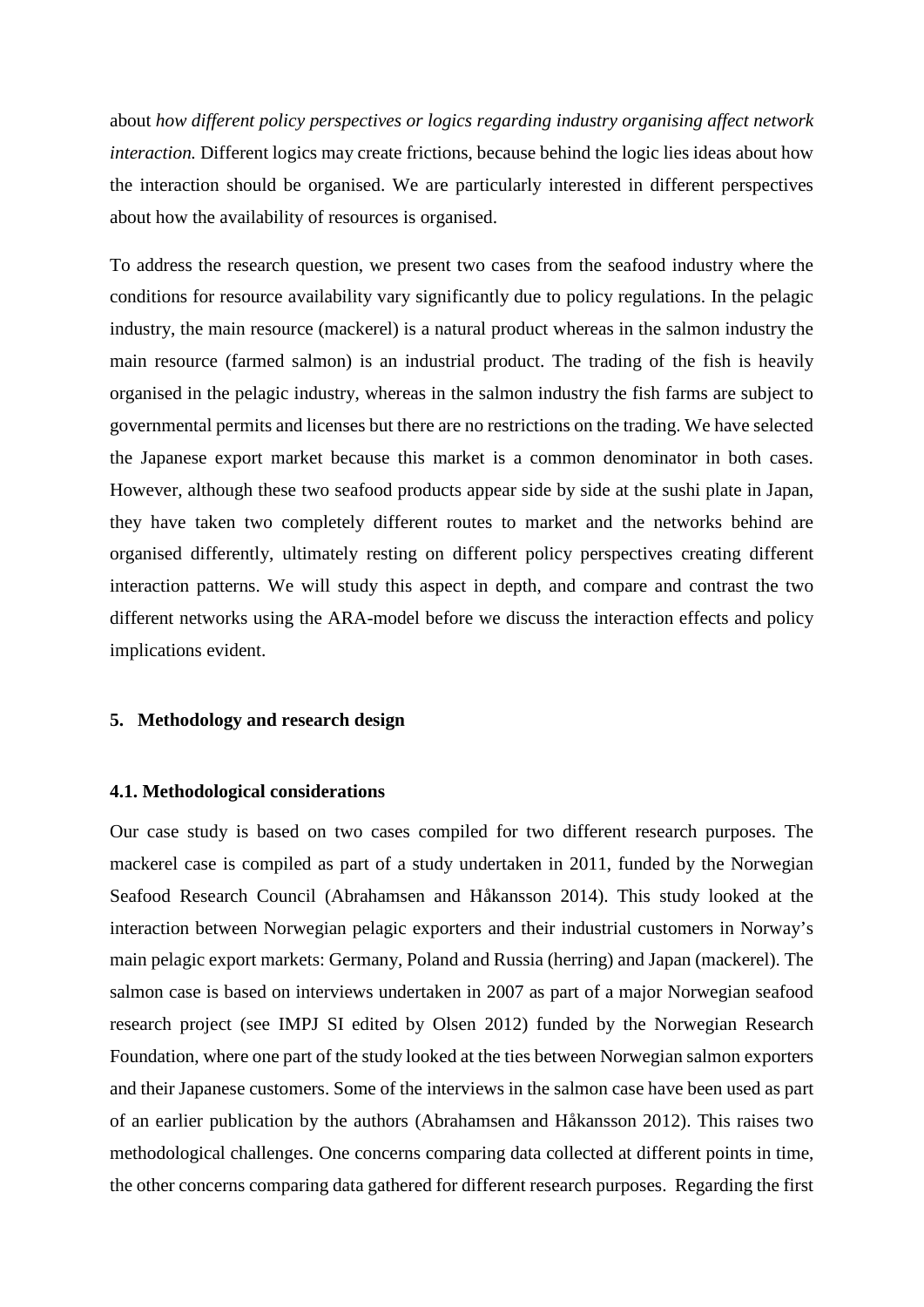challenge, our impression is that the main characteristics of the industry and customer relationships as described in 2007 are still valid. In 2013, two of the respondents in the salmon case were revisited for a different research purpose, and they confirmed several of the key characteristics of this industry. Regarding the second challenge, both studies have used the same theoretical framework for analysing how customer-supplier relationships are connected in business networks, and the majority of questions in the interview guide are similar (see Appendix 1 for a presentation of the interview guide). This implies that the cases are comparable for the purpose of this paper.

# **4.2. Data collection**

In both cases we used in-depth personal interview as the primary data collection method. We have interviewed one respondent of each company; 15 interviews in total. We also used some additional secondary data in terms of Norwegian export statistics. The companies were identified by discussions with key people in the seafood industry. Respondents were key people at managerial level with good knowledge of their company's operations and relationships to Japanese customers and Norwegian suppliers. Interviews with the Norwegian sample were conducted in Norwegian, and interviews in Japan were conducted mainly in English. On two occasions (Shoitachi and Asai Retail) we used an interpreter. All interviews were taped and later transcribed. The interviews in Norwegian were translated for subsequent content analysis. We interviewed one representative for each company, except for  $(*)$  where we conducted group interviews. In these instances a number of people were responsible for the Norwegian/Japanese business operations. The actors in the mackerel sample are presented with their original company names, but in the case text the respondents are referred to only by function ("a Japanese importer", "a Norwegian exporter", etc.) due to confidentiality reasons. In the salmon case, the company names have been altered for the same reasons.

#### **4.3. Data analysis**

In order to make the transcripts suitable for data analysis, the data was coded based on different categories inferred by both theory and the empirical material. The first level analysis was aimed at developing a broader understanding of the structure of the network in these two particular industries, including who the main actors were and how they were connected. Here, the empirical data served as a reference for the categories. The second level of analysis was a more detailed investigation of the characteristics of the relationships between the actors, based on categories inferred by both the empirical data and theory. Finally, a third level of analysis of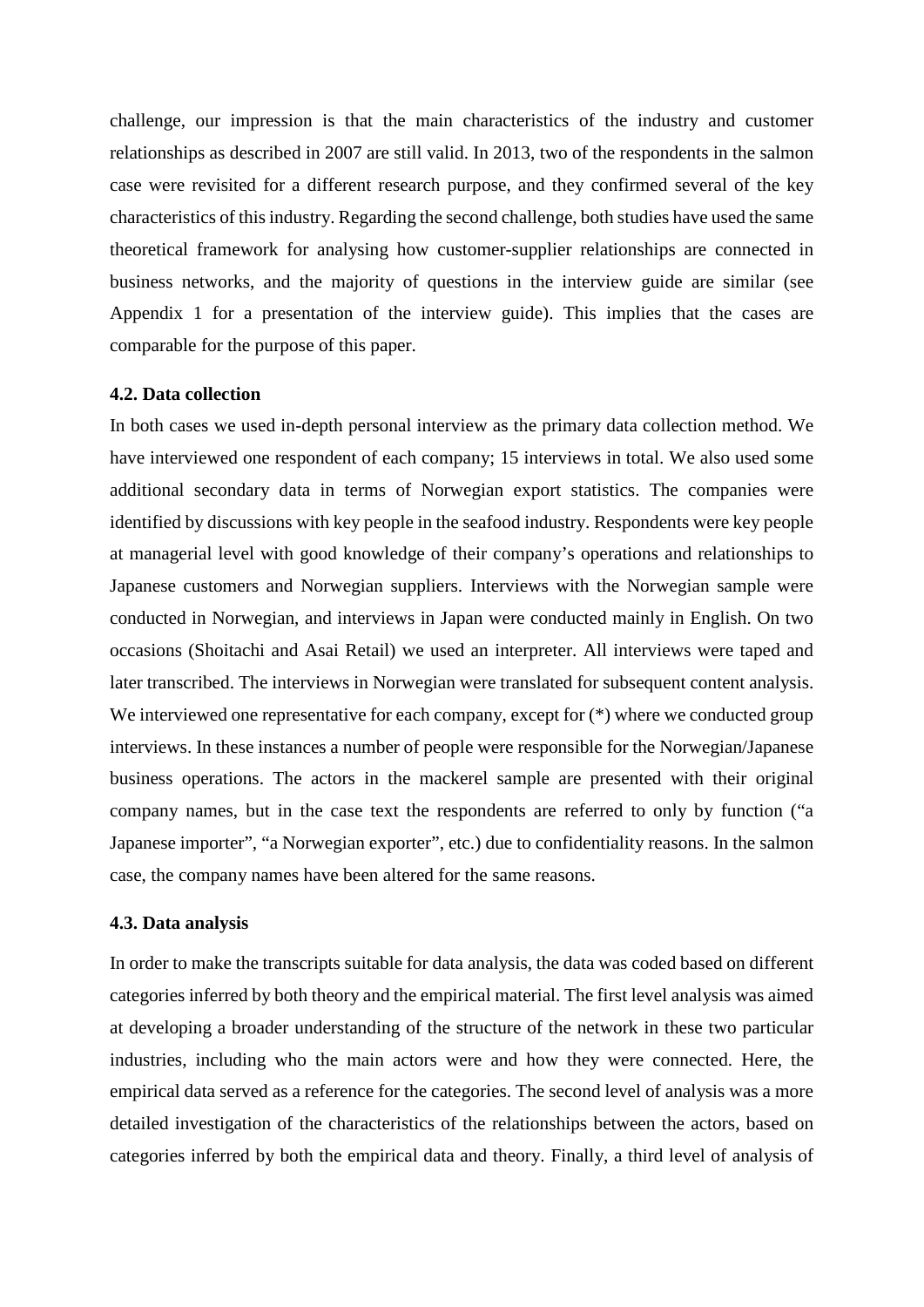the interaction was undertaken, mainly with reference to theory (and particularly the ARAframework). For the salmon case, these steps were done manually, whereas NVivo was used to analyse the mackerel case. Even though the data presented here was collected for different research proposes, we have attempted to use the same level of analysis for this particular paper. We also structure the presentation of the case around some common elements which we hope will aid the clarity of presentation.

# **4.3. Research sample**

**4.3.1. Mackerel case sample** The pelagic industry in Norway is typically characterised by a few dominant actors, and we have interviewed the four largest mackerel exporters. Japan is the main export market for Norwegian mackerel. China is also a large market for mackerel, but most of this mackerel is processed in China and re-imported to Japan. Norwegian mackerel export to Japan in 2011 was a total of 97.000 tons, of which 55.000 tons were frozen whole mackerel and 42.000 tons were fillets [\(Norwegian Seafood Export Council 2013\)](#page-34-11). In Japan, the industry is also characterised by a few large actors, but more actors are present compared to the supply side in Norway. Our Japanese sample represents approximately 71.000 tons, around 70 % of mackerel imports from Norway. We have interviewed six importers and processors of mackerel in Japan (see table 1):

| Company                           | <b>Respondent</b>            | <b>Description</b>                                                                                                                                                                                                                                                                                                                                                |
|-----------------------------------|------------------------------|-------------------------------------------------------------------------------------------------------------------------------------------------------------------------------------------------------------------------------------------------------------------------------------------------------------------------------------------------------------------|
| Pelagia/<br><b>Norway Pelagic</b> | Marketing<br><b>Director</b> | Norway Pelagic is the largest actor in Norway, with a turnover of<br>٠<br>NOK 3.6 billion in 2011. The company, itself a result of several<br>previous mergers in the industry, merged with Egersund Seafood in<br>2012 to form Pelagia. Main exports are herring and mackerel.<br>No export numbers given, but bought 430.000 tonnes of raw material<br>in 2013. |
| Nergård                           | Marketing<br><b>Director</b> | Nergård is the second largest actor in Norway. Owns three modern<br>$\bullet$<br>herring factories in Norway. The company supplies herring and<br>mackerel as well as different types of white fish.<br>Has a 20 % market share, corresponding to 110-115.000 tons of<br>$\bullet$<br>production, or NOK 1.8-1.9 billion in revenue.                              |
| <b>Brødrene</b><br><b>Sperre</b>  | Sales<br>Manager             | The company has over 60 years of experience in the pelagic<br>٠<br>industry. Major exporter of herring and salmon, but also bacalao and<br>white fish.<br>Annual mackerel exports: 26.000 tons of mackerel<br>٠                                                                                                                                                   |
| Nils Sperre A/S                   | <b>Sales</b><br>Director     | The company was founded in 1923. Produces herring, mackerel,<br>bacalao and white fish.<br>Annual exports: 22.000 tons of mackerel                                                                                                                                                                                                                                |

**Table 1: Mackerel case research sample**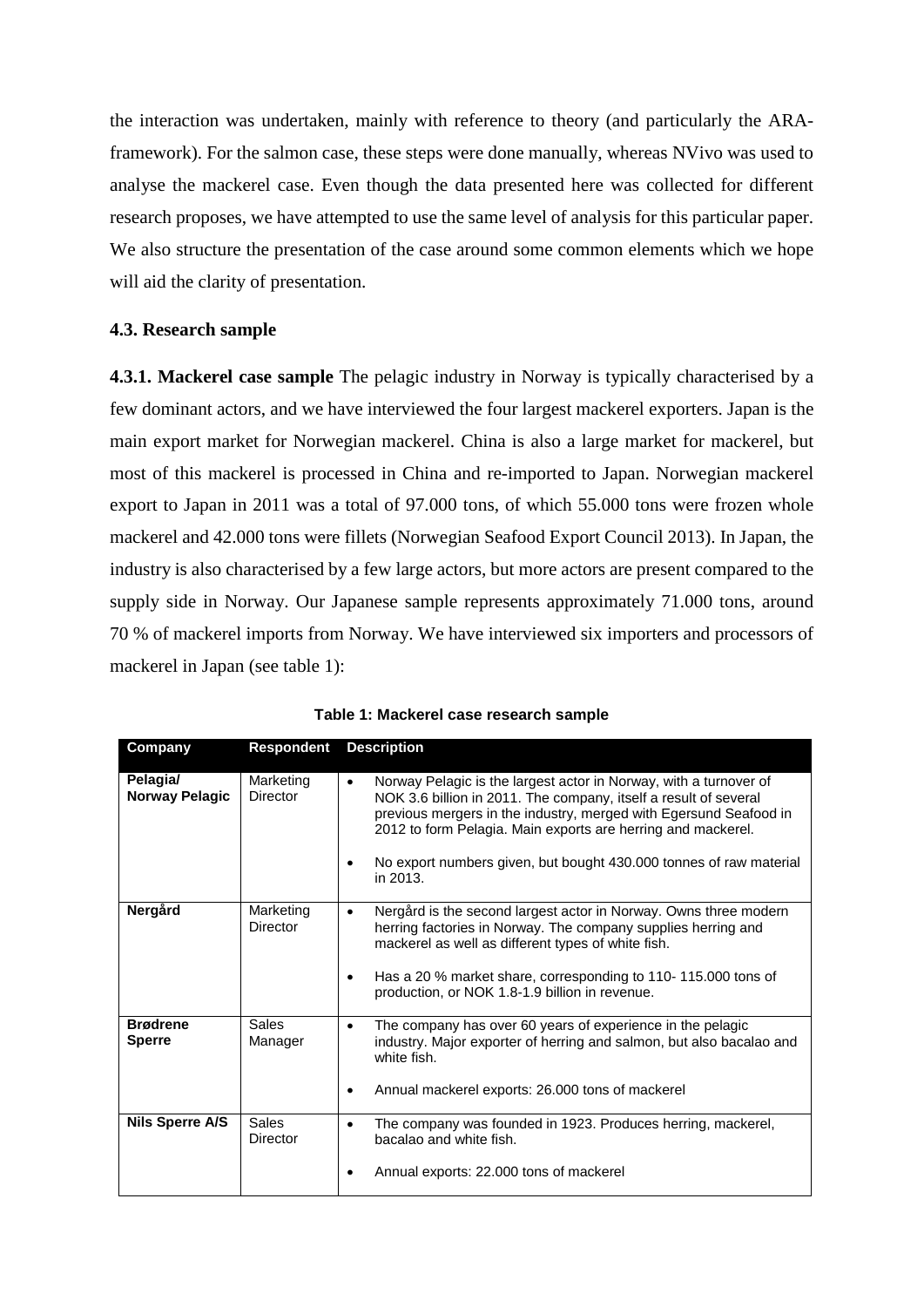| Kokusai Shoji                                 | Sales<br>Manager                 | First and foremost a trader with few employees (five)<br>$\bullet$<br>Buys most of their mackerel in Norway, but also buys some from the<br>Netherlands.<br>Annual mackerel imports: 25.000 tons<br>$\bullet$                                                                                                                                                                                                                                                                                                                                                     |
|-----------------------------------------------|----------------------------------|-------------------------------------------------------------------------------------------------------------------------------------------------------------------------------------------------------------------------------------------------------------------------------------------------------------------------------------------------------------------------------------------------------------------------------------------------------------------------------------------------------------------------------------------------------------------|
| Thyms Co. Ltd<br>$(*)$                        | Company<br>President +<br>team   | Japanese importer of sardines, horse mackerel and herring in<br>$\bullet$<br>addition to mackerel.<br>Mackerel is responsible for most of the turnover. Part of the mackerel<br>is sold for processing in Japan, and part goes for processing in<br>China, Taiwan, Korea and Thailand.<br>Mackerel sold in Japan or re-imported from abroad goes to<br>wholesalers (wholesalers on the traditional fish markets and other<br>intermediaries) and is then sold to retailers and restaurant chains in<br>Japan.<br>Annual mackerel imports:13.000 tons<br>$\bullet$ |
| Kyokuyo                                       | Purchasing<br>Manager<br>Pelagic | Primarily an importer, has bought Norwegian mackerel since 2006<br>$\bullet$<br>Buys 65 % of the mackerel from a Norwegian supplier, and the<br>remaining volume is divided between four other Norwegian<br>exporters.<br>Mackerel is processed primarily in China and to some extent in<br>Thailand, and is re-imported to Japan.<br>Large customers are Japanese retail and sushi chains.<br>Annual mackerel imports: 11.000 tons (2011)<br>$\bullet$                                                                                                           |
| <b>Marubeni</b>                               | Purchasing<br>Manager            | Large keiretsu with traditions dating back to 1858.<br>$\bullet$<br>Primarily a trading company in food, energy, paper and wood<br>products, chemicals, minerals and oil.<br>One subsidiary specialises in seafood<br>Gets 80 % of the mackerel from a Norwegian supplier, and 20 %<br>divided between two others<br>Annual mackerel imports:10.000 tons<br>$\bullet$                                                                                                                                                                                             |
| <b>Maruha Nichiro</b>                         | Marketing<br>Manager             | A major Japanese trading house, vertically integrated.<br>$\bullet$<br>Owns the largest wholesaler in Tsukiji fish market<br>60 % of the mackerel goes for further processing in China, while<br>40 % goes to Japanese processors.<br>Annual mackerel imports: 9.000 tons                                                                                                                                                                                                                                                                                         |
| <b>Kakoren Foods</b><br>Corp.                 | Purchasing<br>Manager            | Importer, buys mainly from two suppliers.<br>$\bullet$<br>Most of the mackerel is delivered to a reprocessor in Japan that also<br>specialises in mackerel.<br>Delivers to four wholesalers in Japan, including wholesalers at Tsukiji<br>fish market<br>Annual mackerel imports: 2.000 tons<br>$\bullet$                                                                                                                                                                                                                                                         |
| Tsukiji<br>Uoichiba (also<br>called «Toichi») | Department<br>Manager            | One of the seven wholesalers at Tsukiji fish market in Tokyo. Toichi<br>$\bullet$<br>does not import directly from Norway but from importers like Kakoren<br>Foods<br>Annual mackerel imports: 800 tons<br>٠                                                                                                                                                                                                                                                                                                                                                      |

# **4.3.2. Salmon case sample**

In contrast to the mackerel industry, where there are multiple buyers and sellers involved in the purchasing and distribution of the fish, the salmon industry is characterised by fewer actors with closer ties and a higher level of cooperation. The majority of salmon exports is fresh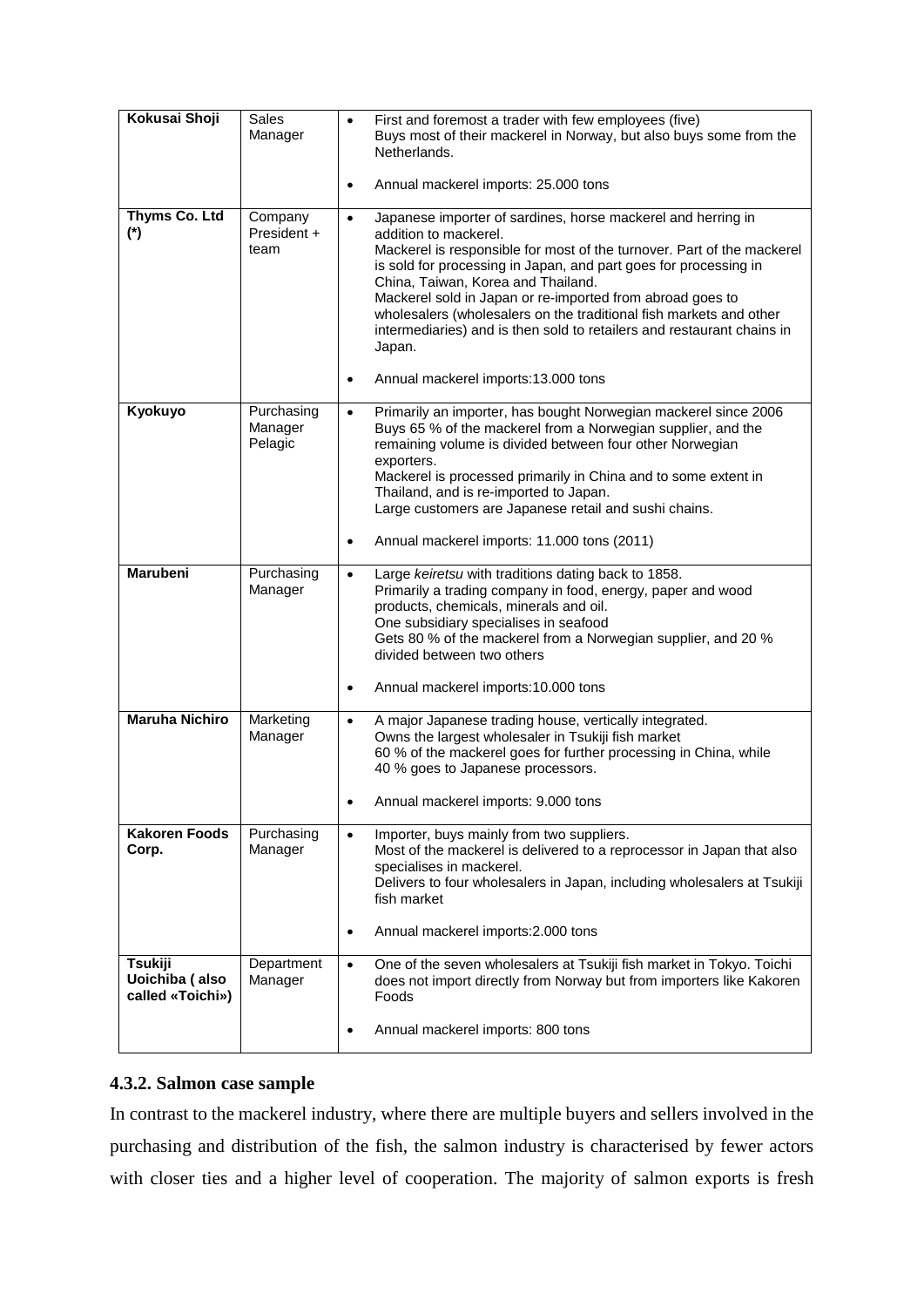salmon, whole or filleted. Norwegian salmon farmers also produce a small volume of trout and a small volume of frozen salmon. In 2013, the three largest Norwegian exporters produced 524.000 tons of salmon and trout [\(Norsk Fiskerinæring 2013\)](#page-34-12) out of 960.000 tons of salmon and 56.000 trout exported in total this year (Norwegian Export Statistics, 2014). Regarding the Japanese market, Norwegian salmon export volumes fell from 70.000 tons in 2002 to 30.000 tons in 2008, and have remained at this level since then. Nevertheless, the sales value has increased significantly because of higher salmon prices, and Japan is still considered an important market for Norwegian salmon. From a Japanese perspective, Norway is the main supplier of fresh salmon. For instance, import volumes of fresh salmon fillets from Norway in 2010 (20.000 tons) was far larger than New Zealand (700 tons), the UK (600 tons) and Canada (230 tons) [\(UN Comtrade 2015\)](#page-35-9).

In our case, we have chosen to look at the ties between four large actors: Global Salmon (one of the three exporters mentioned above), Bluewater Trading (a large Japanese importer), Shoitachi (a processor) and Asahi Retail (a regional retail chain in the Osaka area). In this case, the names of the companies are anonymised due to confidentiality reasons. Table 2 presents the sample in more detail.

| Company                     | Respondent                  | <b>Description</b>                                                                                                                                                                                                                                                     |
|-----------------------------|-----------------------------|------------------------------------------------------------------------------------------------------------------------------------------------------------------------------------------------------------------------------------------------------------------------|
| <b>Global Salmon</b><br>(*) | Marketing<br>Manager + team | Norway's 2 <sup>nd</sup> largest salmon exporter to Japan<br>$\bullet$<br>Global Salmon sees Bluewater Trading as one of two strategic<br>٠<br>partners in Japan                                                                                                       |
| <b>Bluewater</b><br>Trading | Marketing<br>Executive      | One of Japan's largest seafood importers.<br>٠<br>Global Salmon's customer since 1994.<br>Purchased 3000 tons of Atlantic salmon in 2007, all from Global<br>Salmon.<br>Turnover of 100 million USD (2007)<br>٠                                                        |
| <b>Shoitachi</b>            | Company<br>Manager          | Well-established processing company in Osaka. It also owns a<br>٠<br>small restaurant chain.<br>Recently built a new plant with modern production equipment<br>٠<br>Have made considerable adaptations to meet the changing<br>$\bullet$<br>needs of the supermarkets. |
| Asahi Retail                | Purchasing<br>Manager       | Asahi Retail is a large supermarket chain with 135 outlets mainly<br>٠<br>in the Kyoto/Osaka area.                                                                                                                                                                     |

**Table 2: Salmon case research sample**

# 4.4. **Case context: Norway and Japan as trading partners**

Seafood has long been an important part of the Japanese food culture. The Japanese prefer a varied range of courses and dishes at home, at the office lunch or at the sushi restaurant. Some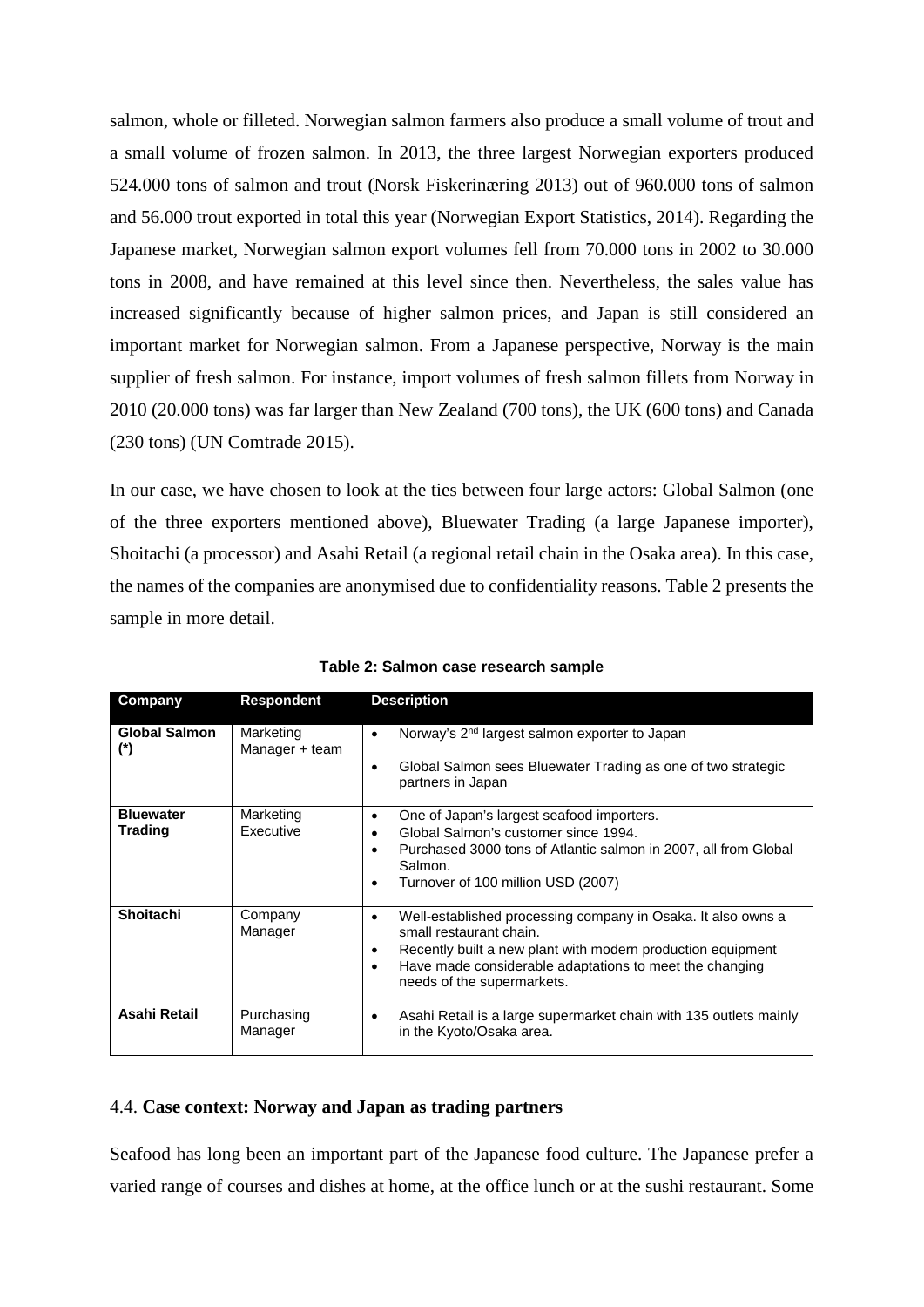of these meals will probably contain salmon or mackerel from Norway. Salmon is used mainly for sushi and sashimi, whereas mackerel is eaten both as sushi and fried or grilled. Japan has a domestic catch of mackerel, but Norwegian mackerel is considered to be of a higher quality because of its high fat content. Likewise, Japan imports smaller volumes of fresh salmon from New Zealand, Scotland and Canada, but Norwegian salmon still has the largest market share. Chilean frozen salmon has found its way to the Japanese market, but Norwegian fresh salmon is still considered best suited for sushi.

Norwegian export relationships go a long way back, and some Norwegian seafood companies have been present in Japan for over 40 years. Today, Japan is Norway's second largest seafood market in Asia (after China) according to Statistics Norway (2012). China is also a large market for mackerel, but most of this mackerel is processed in China and re-imported to Japan. There are currently 41 Norwegian seafood producers listed as exporters to Japan by the Norwegian Seafood Export Council. Seafood exports to Japan fell rapidly from 250.000 tons in 2002 to less than 100.000 tons in 2006. Since then exports increased slowly to around 150.000 tons in 2011. The increase in exports is mainly due to increased volumes of mackerel, whereas salmon volumes have decreased.

#### **5. Case study and analysis of results**

In the reporting of the case study, we first look at the how the resources (mackerel and salmon) are made available to the actors in these two networks, and how these resources are used by Japanese consumers. We then describe how the relationships within these two boundaries are organised. Here we give an overview of the distribution network and the roles of the various actors involved. We then present a more detailed analysis of key interaction characteristics. This description is organised around the following themes that became apparent when analysing our data: a) Product quality and control, b) Information and traceability, c) Organisation of purchases, d) Number of actors involved and e) Trust and commitment. Towards the end of the section, we use the ARA model to make a cross-case comparison of the main interaction characteristics.

#### **5.1. The mackerel case**

#### **5.1.1. Resource availability**

What we commonly refer to as "mackerel" in this case is actually called The North East Atlantic mackerel, spawning in the central North Sea and Skagerrak oceans in May and June. The catch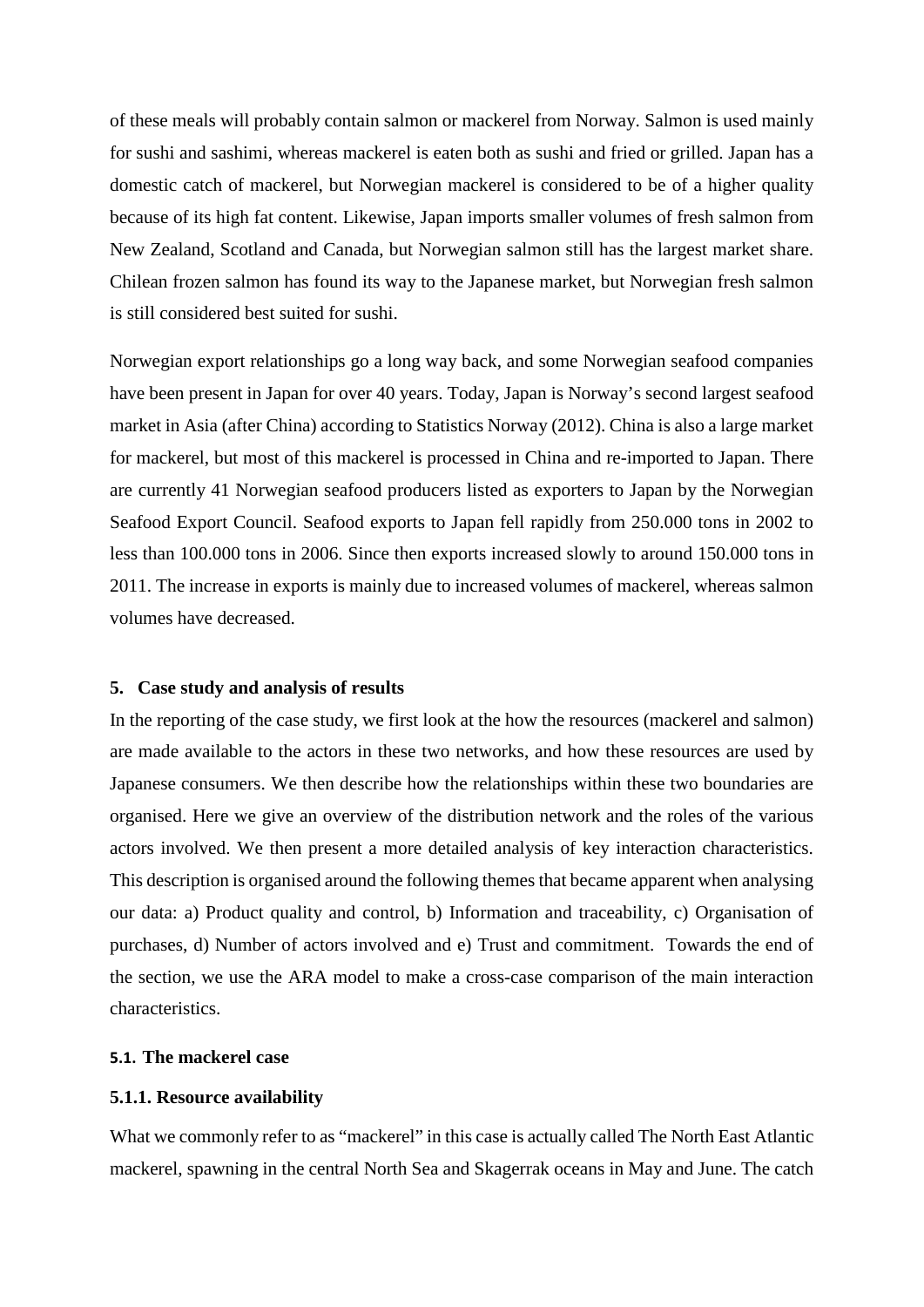takes place in the autumn in the northern part of the North Sea, making this the high season for mackerel exports. Japanese buyers are often present in Norway during the catch season. In 2011, the catch of Norwegian mackerel was 207.950 tons [\(Institute of Marine Research 2012\)](#page-34-13).

The mackerel buyers get their fish through the pelagic auction system. Some mackerel buyers have ownership in fishing vessels, but they still need to get their volumes through the auction. Buyers in this case are large seafood exporters with processing facilities at different locations along the Norwegian coast. Processing mainly involves sorting, gutting and freezing the mackerel in 20 kg. cardboard containers, later to be stored and shipped to Japan by boat. There are five auctions conducted daily. The auctions take place by fishing boats reporting their catch to the auction, and buyers then place their bids on these catches. The auction is a so-called "closed auction system". This means that the bidders are only allowed one bid on each catch, and the bids from competing buyers are only made available after the auction is ended. There is therefore a tendency to "…*add a little extra*" in the words of one exporter, to secure volume. This system is seen as costly and rigid, but is originally designed to protect the interests of the fishermen. After the auction is over, the prices are made public. The actors spend a lot of time studying and interpreting prices to gain insights in how the prices are determined, and finding an optimal level for the next bid. The auction price is also available to export customers, meaning that these customers always have information about what the exporters have paid for the fish.

#### **5.1.2. The use of mackerel in Japan**

Mackerel (*saba* in Japanese) has many uses: 20 % of the mackerel is used fresh (mainly for sushi) and 80 % is processed (i.e. salt, vinegar or oils are added). Norwegian mackerel has the largest share (80 %) of the market for salted mackerel, the remaining 20 % is domestic catch. Mackerel is sold as whole fish or fillets, and is fried or grilled at home or prepared at restaurants. Norwegian mackerel is popular because it has a richer taste compared to Japanese mackerel. This is because it is fatter than the Japanese mackerel, and the taste is located in the fat tissues. Norwegian mackerel is considered to be better suited for frying and grilling. Japanese mackerel on the other hand is thinner and better suited for sushi and sashimi. However, high prices and low Norwegian quotas means that some of the Japanese demand for mackerel has shifted to domestic mackerel.

Japanese consumers are very quality conscious and seafood has played a vital role in Japanese food culture for centuries. In addition to product quality, consumers are concerned with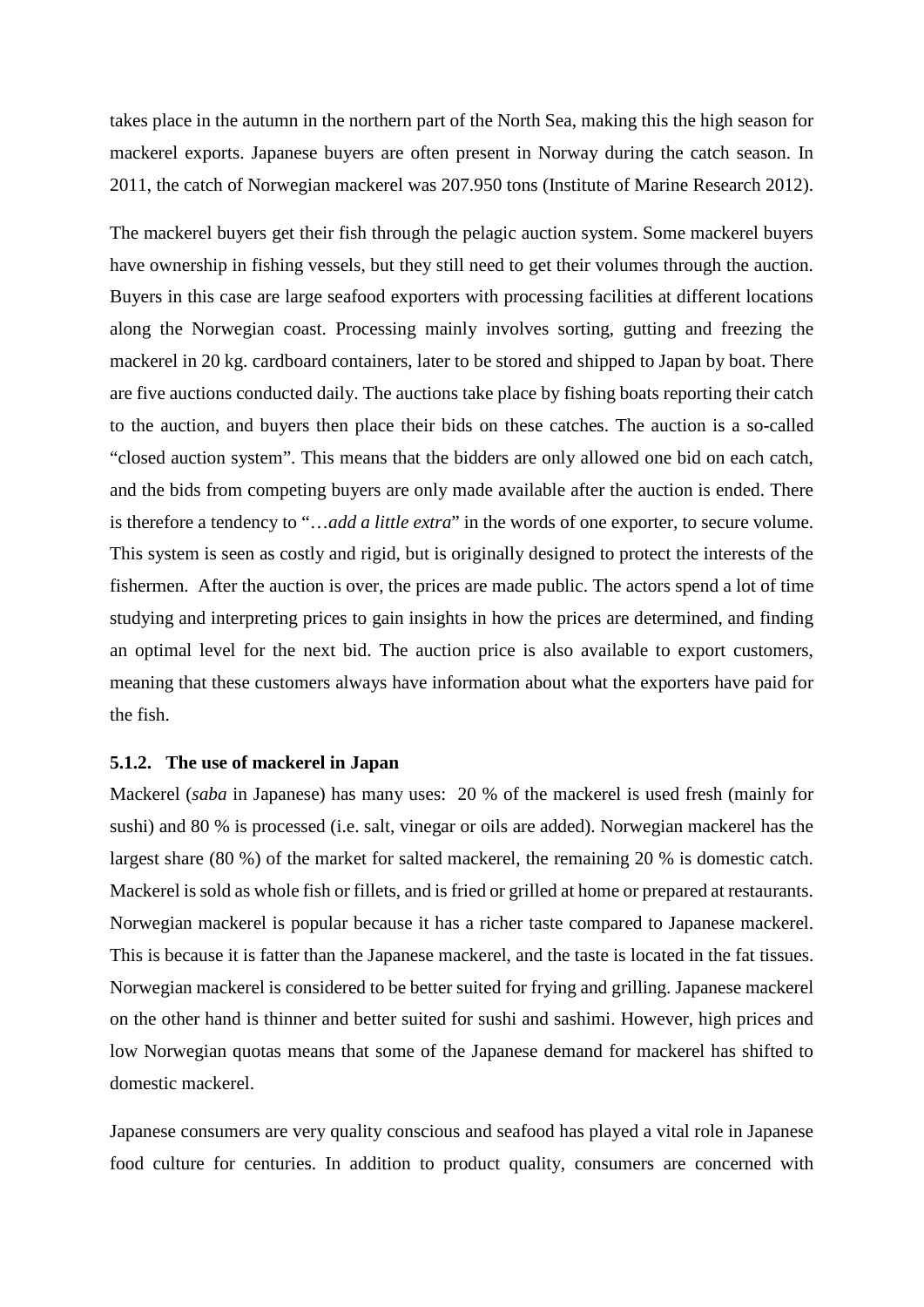traceability and information about country of origin. Japanese restaurants and retailers have high quality standards for their suppliers, which means that Japanese importers send their own quality controllers to Norway throughout the mackerel season. This is unique for the Japanese market. Another feature of the Japanese market is that mackerel is increasingly being processed in countries like China, Thailand and Indonesia and then re-imported to Japan. Processing also take place at facilities in Japan. Processing in China and other countries is manual, while processing in Japan is done both manually and by machines. The widespread perception is that fish processed in Japan has a higher quality. Cost, however, is driving this business overseas. There is also a trend in Japan towards larger processing units. A restructuring of this part of the industry is therefore expected.

#### **5.1.3. The mackerel route to market**

After the mackerel is bought in Norway, it takes mainly two routes to get to the Japanese market: one way is via processing in China, the other via processing in Japan (fig. 1). According to our respondents, this ratio is 60 % in China and 40 % in Japan. Smaller volumes are additionally processed in Thailand, Vietnam, Taiwan and Korea. The proportion of mackerel processed in China is expected to increase in the future. Processing means that the mackerel is thawed and filleted (in the case of frozen mackerel coming from Norway). The bones are then removed and the fish is salted, spiced or oils and vinegar are added depending on further usage.

After being processed, the mackerel is sold to wholesalers and/or retailers. Some mackerel is also sold to other importers who have contracted larger volumes to their customers than their suppliers in Norway are able to fulfil. Finally, some mackerel is sold directly to wholesalers, retailers and producers without reprocessing.

There is little or no contact between the Norwegian suppliers and actors further on in the distribution network. In some cases, the Japanese importers take customers to Norway, but this is rare. They prefer to deal with the Norwegians themselves. When asked why Japanese food processors, wholesalers and retailers have no direct contact with Norwegian suppliers of mackerel, one Norwegian exporter explains that this has to do with the role traditionally performed by Japanese importers: *"The importers have a strong position in Japan, and it would not be taken lightly if we were to bypass our Japanese importers and deal directly with processors and retailers."* This is verified by a Japanese importer arguing that: "*The Japanese buyers have no knowledge about Norway. They have no knowledge about quality, but we are a experts. It's much easier and cheaper for them to ask us to buy in Norway, instead of them*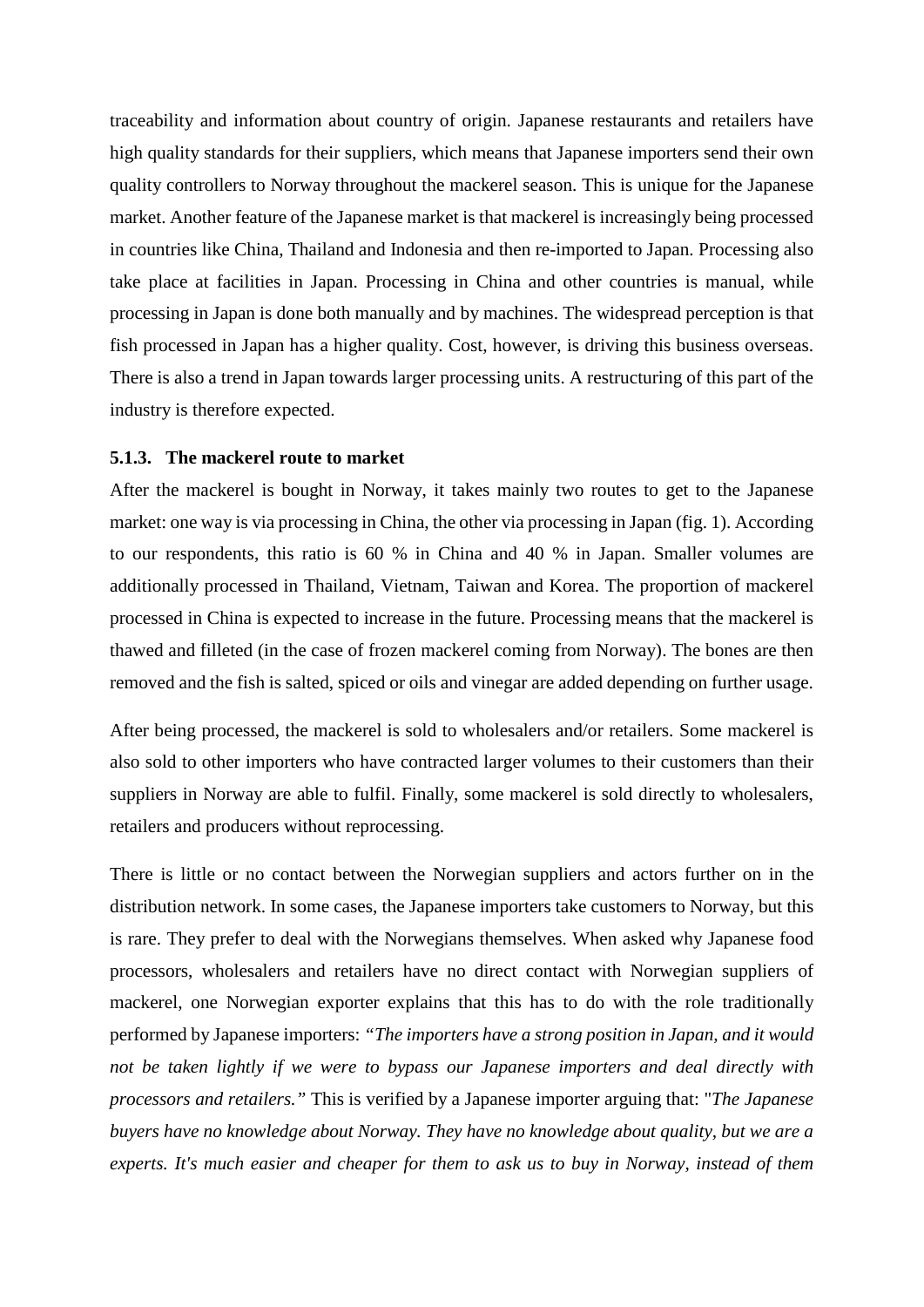*sending their own people to Norway and establish a relationship and all of its history.*" Here the Japanese importers clearly justify their function.

Fig. 1 presents a simplified picture of the mackerel network and the connected actors:



Fig. 1: The mackerel network

Having looked at the way the distribution is organised, we will now look at what characterises the interaction in this network.

# **5.1.4. Characteristics of the interaction**

#### **a) Product quality and control**

What is special about the way these relationships are organised, is the large number of customer-driven activities concerned with sorting and quality control. Unlike other pelagic markets such as Germany, Poland and Russia, where importers get pictures of random samples and visit the Norwegian facilities maybe once a year, the Japanese importers have their own inspectors present at the processing facilities throughout the entire season. Their task is to sit ringside when the fishing boats unload mackerel and ensure that the Japanese buyers get the right quality. This is an established practice: One of the inspectors we interviewed has been coming to Ålesund for 24 years!

Each Japanese importer sends its own inspectors. They rarely cooperate with other importers (although informal conversations happen). When asked why importers do not cooperate to a greater extent, one importer says: "*This has to do with competition between the Japanese*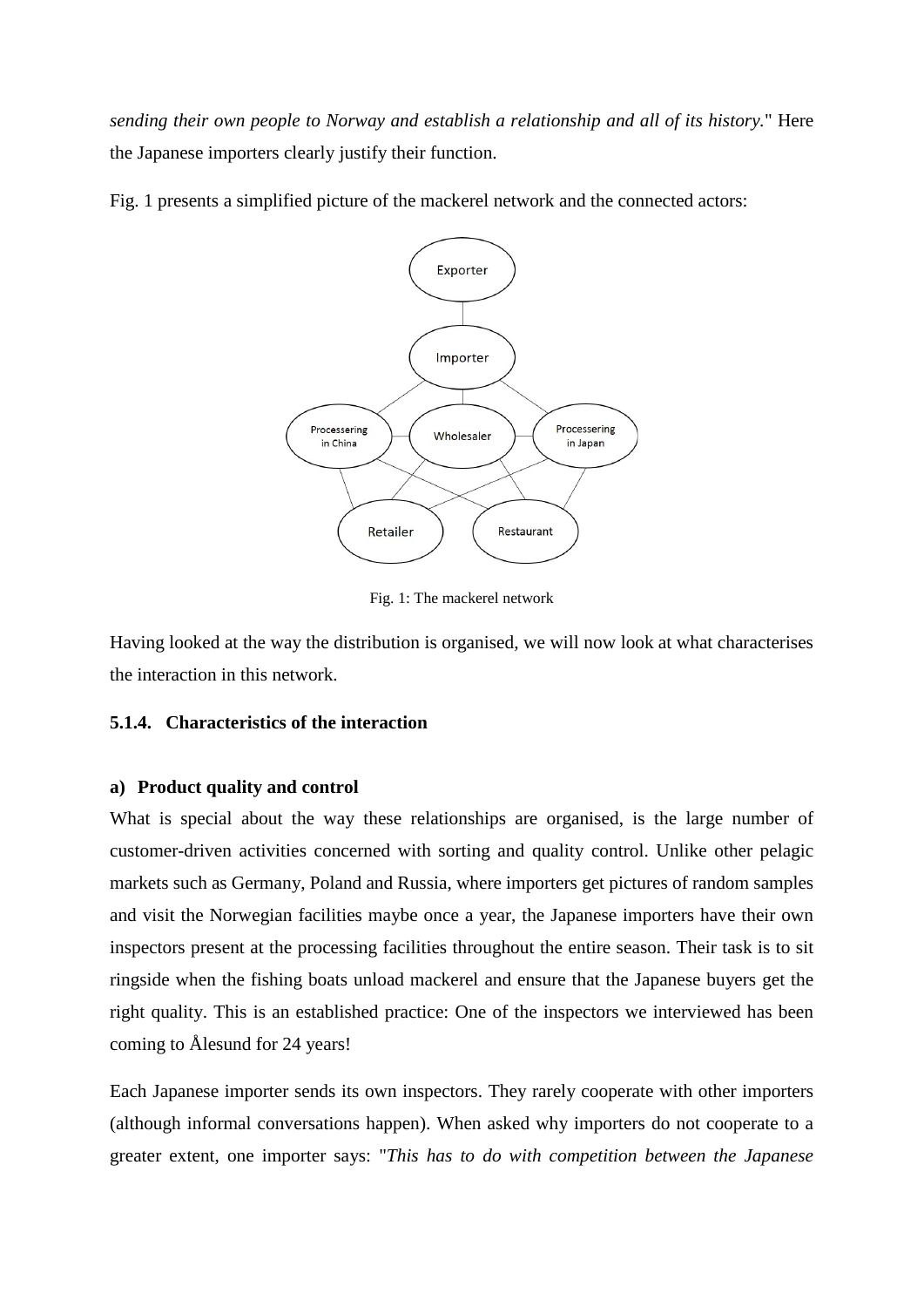*importers and between the Norwegian exporters. We are all competing with each other.*" It is also important for the inspectors to have knowledge about the various fishing boats because the equipment on board determines the quality. In addition, the inspectors need to know about sizing and grading equipment used at the processing facility.

# **b) Information and traceability**

Japanese restaurants and retail chains are very concerned with traceability and information about product origin. Subsequently, Japanese importers need to be able to document this in negotiations with domestic processors, distributors and retail chains. An importer says: "*The quality of mackerel is very good in Norway. We should not really need to dispatch a person there. But to be sure of the quality and also to be comfortable to sell to our customers in Japan, we need to have somebody there to make inspections and to report back to us*." Despite the fact that the Japanese importers have a well-established relationship with their Norwegian suppliers, this is obviously not enough to reassure their customers: "*Even if we have a long relationship with our supplier, which has been built over many years, our customers cannot rely on our trust in our supplier only. This is difficult to explain to our customer. We cannot say 'We know them, so don't you worry!' That is not possible*."

#### **c) Organisation of purchases**

The purchases in Norway are characterised by spot-based contracts (i.e. prices are set for each purchase, not by pre-negotiated arrangements). In some cases, the Norwegian suppliers and their Japanese customers make long-term contracts based on volume, but rarely on price. This practice dates far back, but is also influenced by the particular way the auction system is organised: "*Sometimes we have an agreement that we buy from a given plant at market price. But what is the market price? The market price for them is one level, but the market price for us is a different level. We want to buy as cheap as possible. So we negotiate - sometimes tough negotiations. We have to find a compromise in the middle. We normally know what stock they have. We also follow the auction system. So we can guess their bidding and price structure*", says one importer. This also has to do with the fluctuations in raw material, according to one exporter: "*It is difficult to make contracts based on price, because this is unknown to us*." The transparency of the auction system creates difficulties for the exporters: "*There are no secrets; they can see what fish is being caught, who is buying what and at what prices. And if they are smart, they can figure out what we have paid and our profit margins. We are very critical of this system. It leaves too much in the open. We would have liked to be in a better bargaining position.*"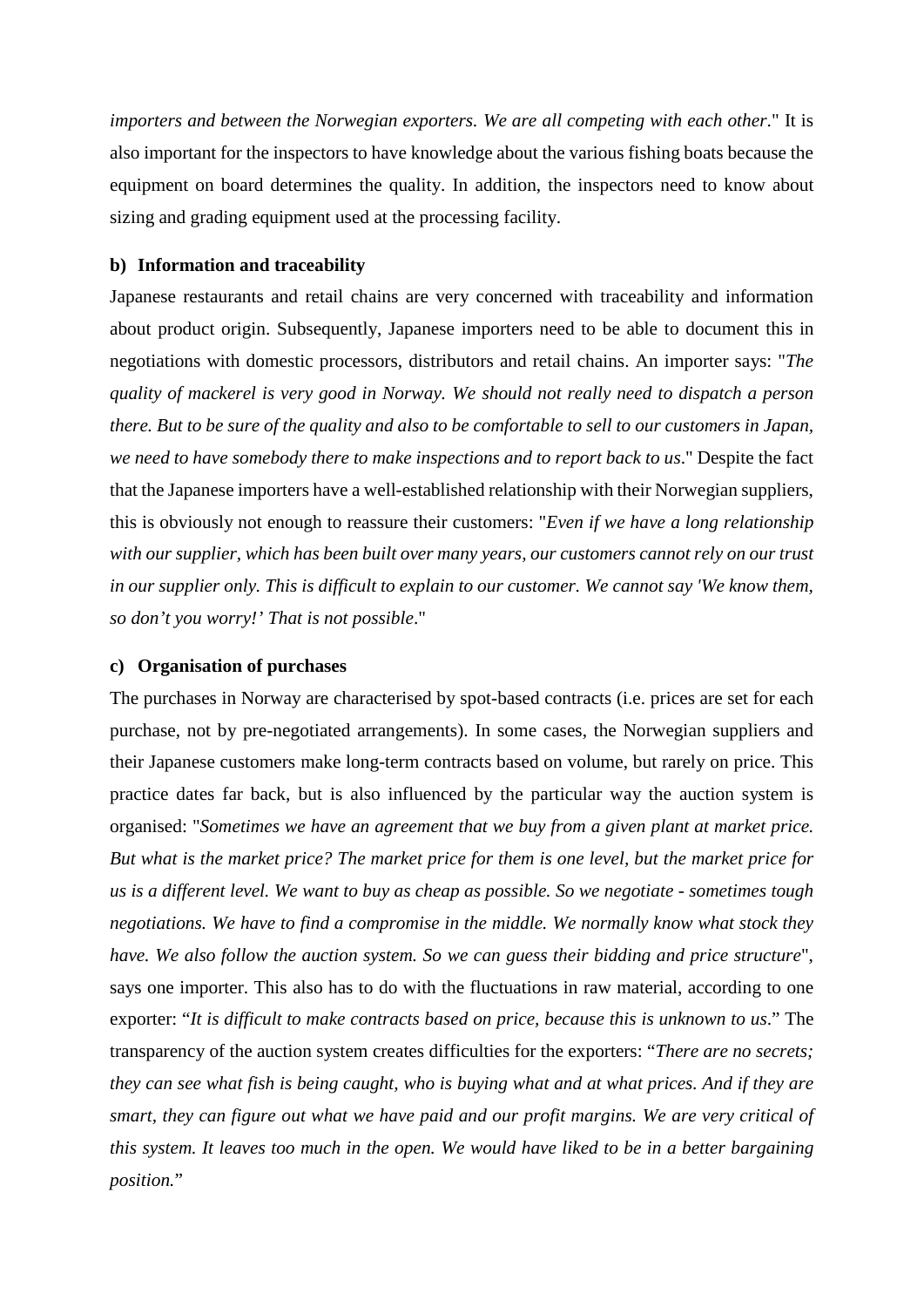In most cases, the buyers have orders/customers for their purchases. One importer said that he has as much as 70-75 % pre-ordered, but on many occasions they buy based on speculation. Mackerel may be stored for up to a year without deterioration, so speculation based contracts are one way to secure future deliveries. In some cases, importers speak directly with restaurant chains and retail chains about the quality they want. Based on knowledge of the industry and historical data, they have a good picture of what the future demand will be. In recent years, the price of Norwegian mackerel has increased. This means that the Japanese customers take higher risks when buying on speculation. Norwegian exporters employ much of the same practice. During the catch season they have buyers for the majority of their purchases, whereas towards the end of the season they buy on speculation.

#### **d) Number of actors involved**

Several of the importers in our sample buy most of the mackerel from one or a few Norwegian suppliers. There are several reasons for this. Firstly, there are historical reasons—customer relationships go far back in time. Some customer relationships are over 20 years old. Another reason is that there have been several mergers in Norway. This means that customers who dealt with several suppliers now have one main supplier: "*Historically, we did business with several Norwegian suppliers. But they merged and got bigger. Now we buy mainly from one. But we still buy from the same processing plant*", one customer says.

Another important reason is that the customers want to get access to the entire production on a dedicated facility during the fishing season to ensure predictability and volumes: "*They give us one processing plant throughout the season. We can buy from one plant until the end. This is just for us, not for the other importers from Japan. But they sell to other countries like Russia*." Repeated purchases from the same facilities mean that customers have gained a good understanding of the Norwegian production and are well positioned to select. A Japanese importer says that: "…*The fish is well-graded and the quality is very good. The management of the company is very good and we know them well. The plant has a good reputation in Japan. So we will keep buying from them*." Given that not all facilities offer this, the Japanese customers must compete for raw materials: "*We are actually competing to get allocations from Norwegian suppliers. There is a competition between us. We would like to have one processing plant through the season along with the other importers. It's quite difficult. When a Japanese importer wants to have access to the production, all of the importers want to have it at the same time. So the Norwegian supplier must make decisions about how to allocate his plant between*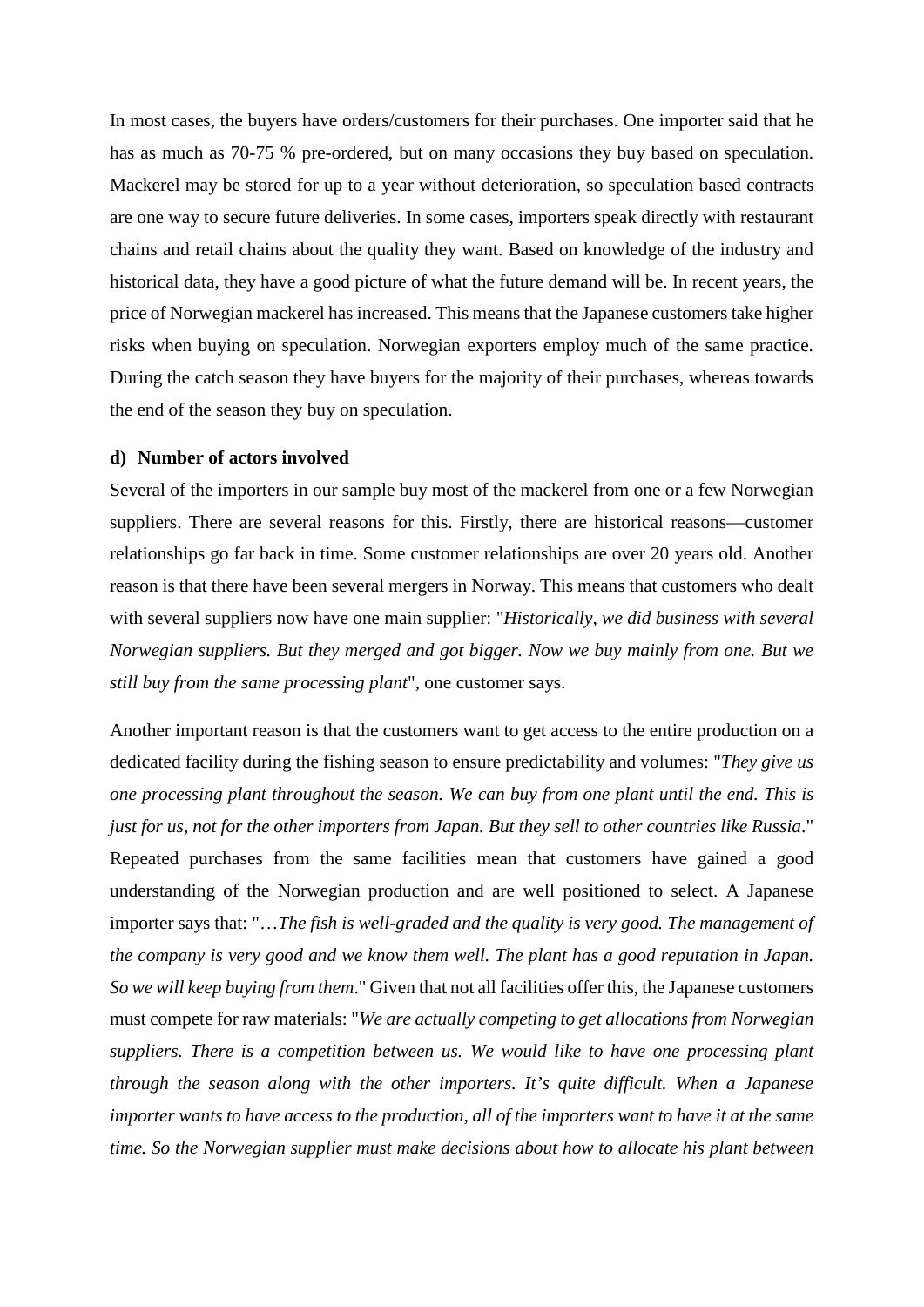*several customers on a day-by-day basis. We don't compete so much for price, as for allocation of resources. We have to secure volume*."

At the same time, the Japanese buy more fish than a single facility can deliver, and are thereby dependent on several mackerel suppliers. In addition, they are hard bargainers and can easily shift supplier if they don't agree on price and terms. Having several suppliers provides a good starting point for price negotiations: "*It's risky for us and the other Japanese importers to rely only on one supplier. That's why we want to divide our purchases between several suppliers. We have a main supplier, and if they can give us what we want we will buy from them. But we also buy on spot basis when fish becomes available*".

#### **e) Trust and commitment**

The respondents say that they have a high degree of trust in their Norwegian suppliers. Yet, they prefer to monitor the sorting and quality control of the fish using their own inspectors. Some respondents clearly want to avoid opportunism as they argue that the sellers are motivated to include fish of lesser quality in the deliveries if they are not kept under surveillance. As such, there is still a certain suspicion in customer relationships although the Japanese respondents say they have confidence in their suppliers. As one importer explains: "*Sometimes the seller does not wish to tell us how bad this fish really is. We need to check for ourselves*." Another adds that: "…*In general we trust our supplier. But sometimes the factory tries to change fish. This is very bad. To avoid this we need to send an inspector. If we buy for instance sizes between 400 and 600 grams, they will try to put in fish from 300 to 350 grams. They try to cheat us. Our inspector can then ask the producer to change the lot. The Japanese are very concerned with quality.*"

Having looked at key characteristics of the interaction between the various connected actors in the mackerel case, we now turn to the salmon case.

#### **5.2. The salmon case**

#### **5.2.1. Resource availability**

Norwegian salmon is produced at fish farms along the Norwegian coast. From a modest start in the 1970s, fish farming is now a major industry. This means that farmed salmon is an industrial product; it can be planned and monitored from small fish ("smolt") to mature fish ready for market. The industry is vertically integrated and a small number of large companies control the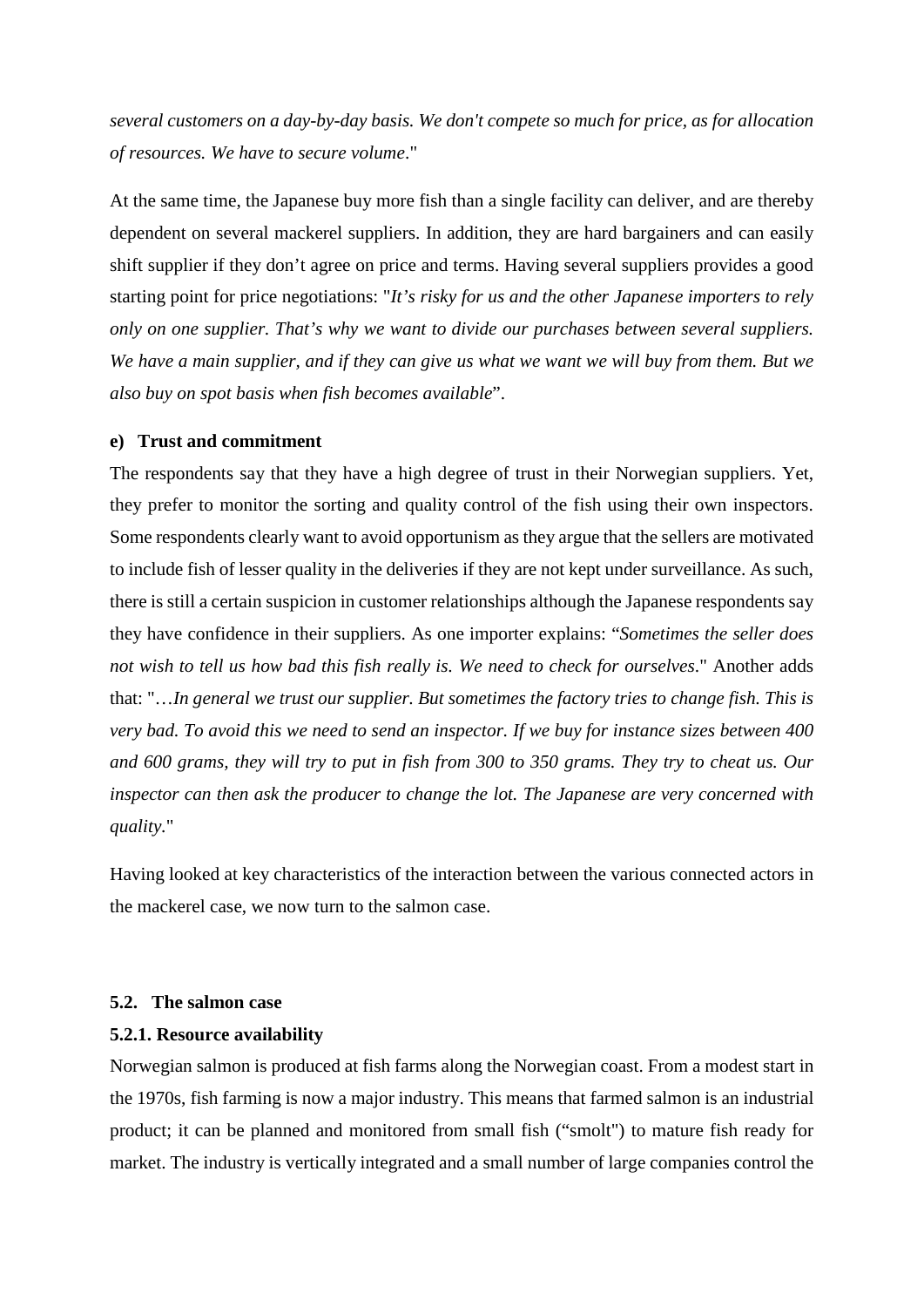market. In fact, five of the ten biggest salmon producers worldwide are Norwegian, out of which Marine Harvest holds the largest production volume (400.000 tons produced in 2014), followed by Lerøy Seafood Group and Cermaq at 150.000 tons each [\(Sysla.no 2015\)](#page-35-10) (Cermaq was recently bought by Mitsubishi, a large Japanese salmon importer). These actors own fish farms, processing facilities, marketing and sales offices in the main salmon export markets. In addition, one actor has its own fish feed factory.

# **5.2.2. The Japanese market for salmon**

Today, fresh salmon is used mainly for *sushi* or *sashimi* in Japan*,* but it was not regarded as suitable for sushi at first. Until the beginning of the 1980s, salmon was associated with domestic Japanese wild caught salmon containing parasites, needing cooking or frying in order to be edible. When farmed salmon from Norway was introduced in Japan, it became increasingly popular. Fish farming production methods meant that the quality of salmon could be monitored and controlled using medication in the fish feed. The number of parasites was considerably reduced, making salmon edible raw — perfectly suited for sushi. In many ways, Norwegian salmon started the salmon sushi trend. Another factor contributing to this development was the *sushi-kaiten* restaurants. The *kaiten* is a kind of conveyor belt that transports the sushi around the bar in the restaurant. This innovation made sushi affordable for a larger public and brought sushi closer to the customer. A third contributing factor was that salmon prices fell due to economies of scale in Norwegian production volumes, and more Japanese restaurants put it on the menu. This positive development was aided by a favourable Yen/NOK exchange ratio and prices fell even more, representing a further increase in export volumes.

# **5.2.3. The salmon route to market**

The salmon is first caught at the fish farm. It is then gutted (sometimes also filleted) and put on ice in Styrofoam containers. Fresh salmon is sent to Japan by air on a weekly basis, frozen salmon is shipped by sea in containers. The main salmon export to Japan is nevertheless fresh salmon. Global Salmon was actually the first Norwegian exporter to introduce weekly-chartered flights to Tokyo. Today they send off two shipments per week, mainly their own products. Free space is sometimes sold via an agent in Oslo. Airfreights have become popular because of the demand for fresher salmon in Japan, but it has taken time and effort to establish this practice. Nevertheless, the efficient operations means that a salmon caught in the Norwegian fjord on a Thursday can be served at a Tokyo restaurant table on a Sunday.

In Japan, the fish takes two routes to market (fig. 2): one is the traditional seafood markets such as the *Tsukiji* fish market in Tokyo, traditionally by sea but increasingly by transport from the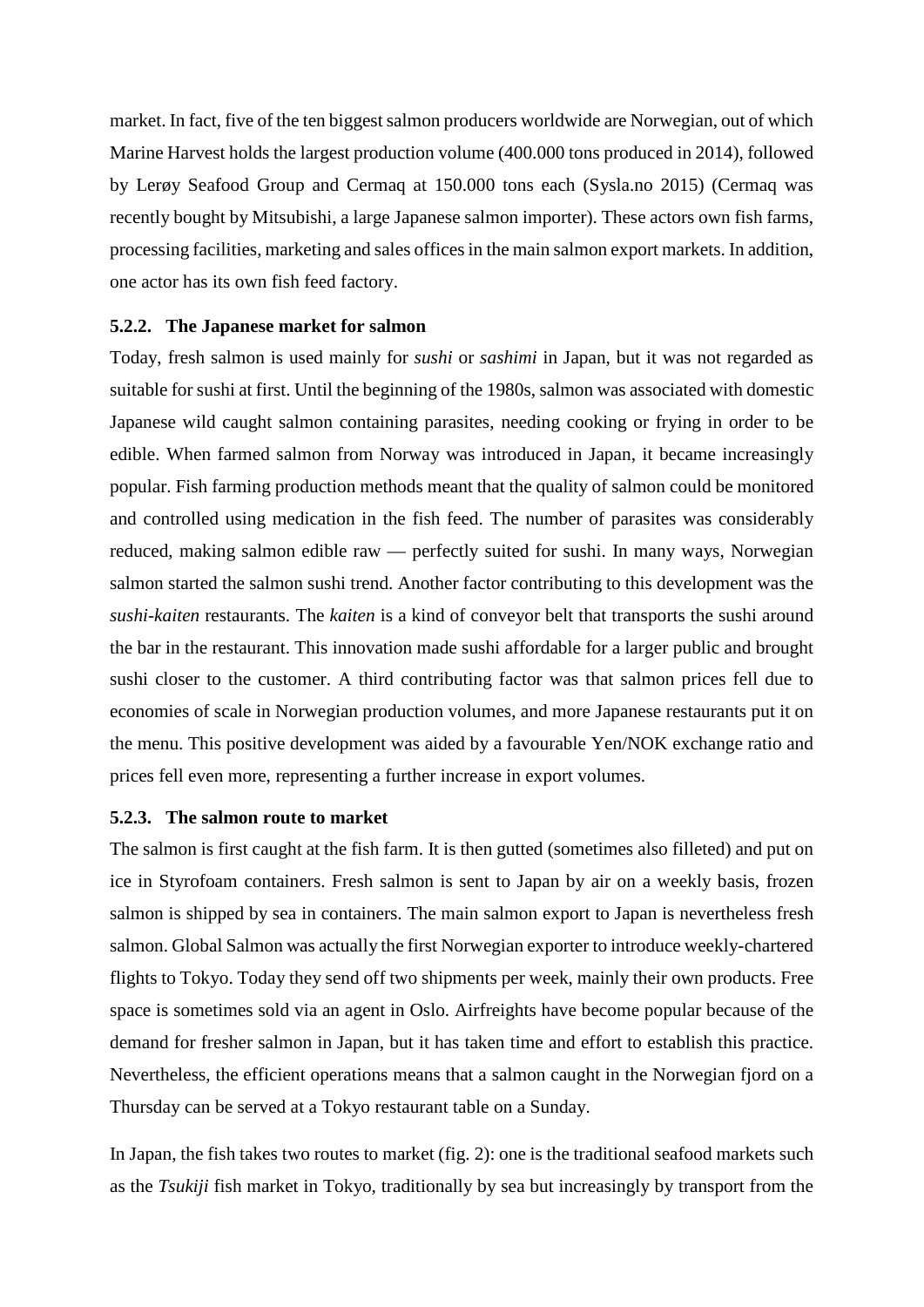airport. Here the fish sold to primary and secondary (intermediate) wholesalers, processors, fish dealers and retailers. There are about 3800 intermediate wholesalers in Japan, and roughly 900 of these are present at Tsukiji. These intermediate wholesalers are often small, family run companies. Here, the fish is transported to the various destinations by small trucks, lorries and even mopeds. This ensures that the fish is available at the counter or at the restaurant table later in the morning or in the afternoon. The second route to market is direct distribution where large importers trade directly with foreign exporters and have close relationships with processors and retailers. This type of direct distribution is rapidly increasing at the expense of traditional fish market distribution [\(Abrahamsen and Håkansson 2012\)](#page-32-12), and this distribution pattern is the basis of the current case.

Fig. 2 presents a simplified picture of the salmon network and the connected actors:



Fig. 2: The salmon network

Having looked at the way the distribution is organised, we will now look at what characterises the interactions in this network.

#### **5.2.4. Characteristics of the interaction**

#### **a) Product quality and control**

The actors in the salmon network do not describe particular problems regarding product quality as evident in the mackerel case. For them, product quality means traceability and information about product origin. However, as the interaction between these actors is extensive, the Japanese are well informed about these issues. According to Global Salmon, the Norwegian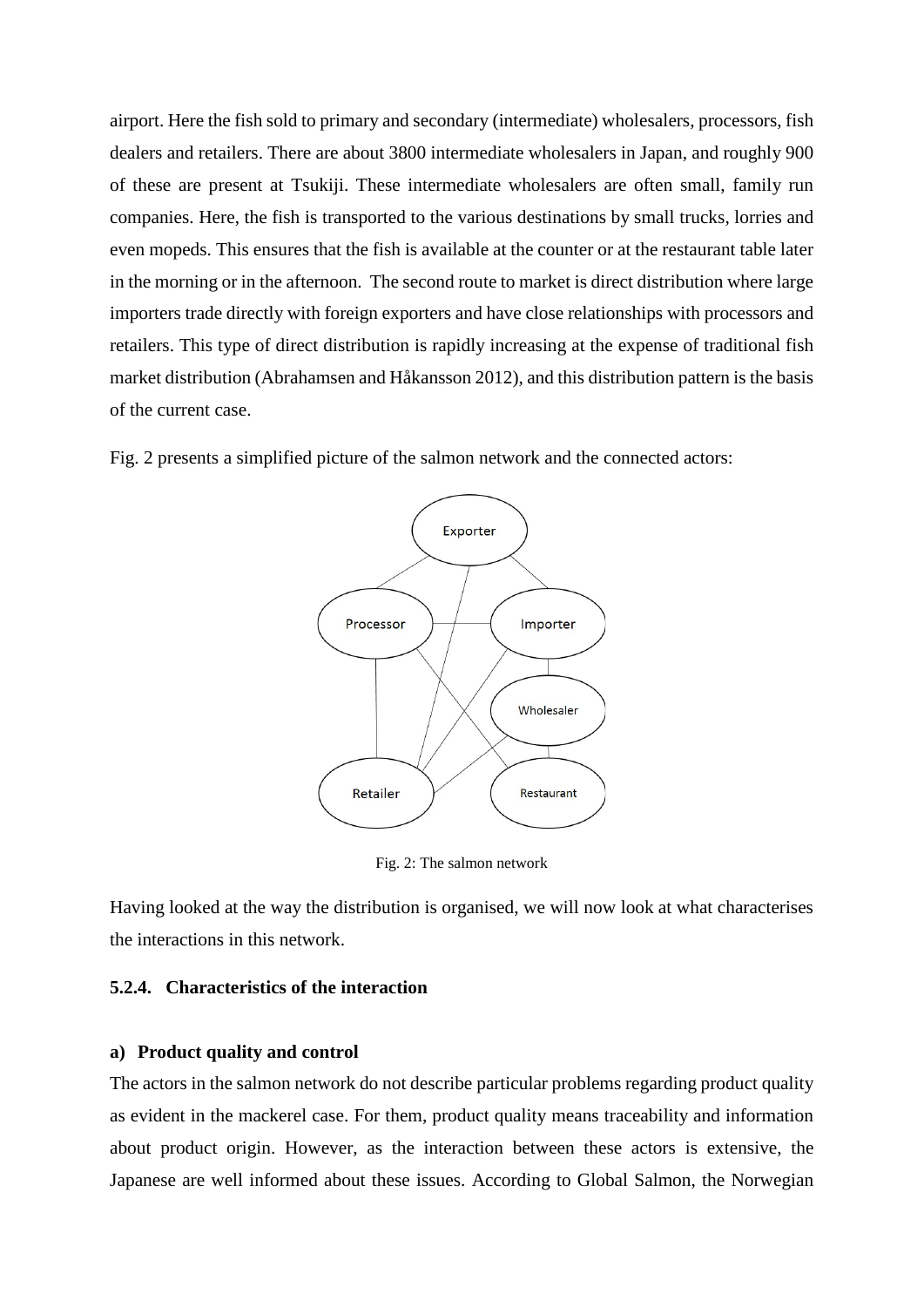salmon exporter in this case, *"The main difference in resource ties is that we develop concepts together…These concepts can be regarding packaging, logistics, special product quality, feed mix at the fish farm, category management together with the supermarkets, and menu development with the restaurants. A broad range, actually*." The respondent at Asahi Retail tells a similar story: "*We have to think about how many pieces of salmon we want to sell in one day, in one week, in month, in one year. So in that sense we want to have a supplier which can maintain the stable quality and supply which enable us to forecast our sales*."

#### **b) Information and traceability**

Japanese customers are very quality conscious, and hence Japanese retailers are concerned about product traceability. This is a key reason for the close relationships between Japanese retailers, importers, processors and Norwegian exporters. For instance, the respondent from the Japanese importer Bluewater says: "*We want to develop close relationships with the exporter and the retailers because we what to increase the traceability of the fish that we sell. The retailers are very concerned about this. The supermarkets demand traceability, safety and trust. So we have to make an effort, assure them that we are doing the right thing.*"

#### **c) Organisation of purchases**

The actors in the salmon sample cooperate on a number of areas, such as retail promotions and campaigns. According to Bluewater; "…*Global Salmon supports us in many ways. We have promotion activities together. Global Salmon and The Norwegian Seafood Export Council (NSEC) provide some of the funds for these activities and we share the costs."* Another example is the relationship between Bluewater and Shoitachi that has enabled tailored processing adapted to the retailers needs: "*I think in case of Shoitachi we are really working closely. We sell to the supermarkets, but every supermarket needs some processing. They cannot buy salmon by the box. They may process some salmon by themselves, but at busy times such as sales campaign, they use Shoitachi.*" Shoitachi has made major adaptations in its production facilities to cater to the increase in their business with Bluewater, Global Salmon and retailers such as Asahi Retail. Shoitachi has recently built a completely new plant which enables easier adaptation to the requirements of the retailers. They have also invested in mobile monitoring technology that enables visitors to see the production process without having to be there physically. Importers and producers also appreciate this way of tracking the process.

Further, by introducing weekly chartered flights, the exporter can guarantee the freshness of the fish. This practice represents a significant increase in volumes in recent years: *"*5 *years ago*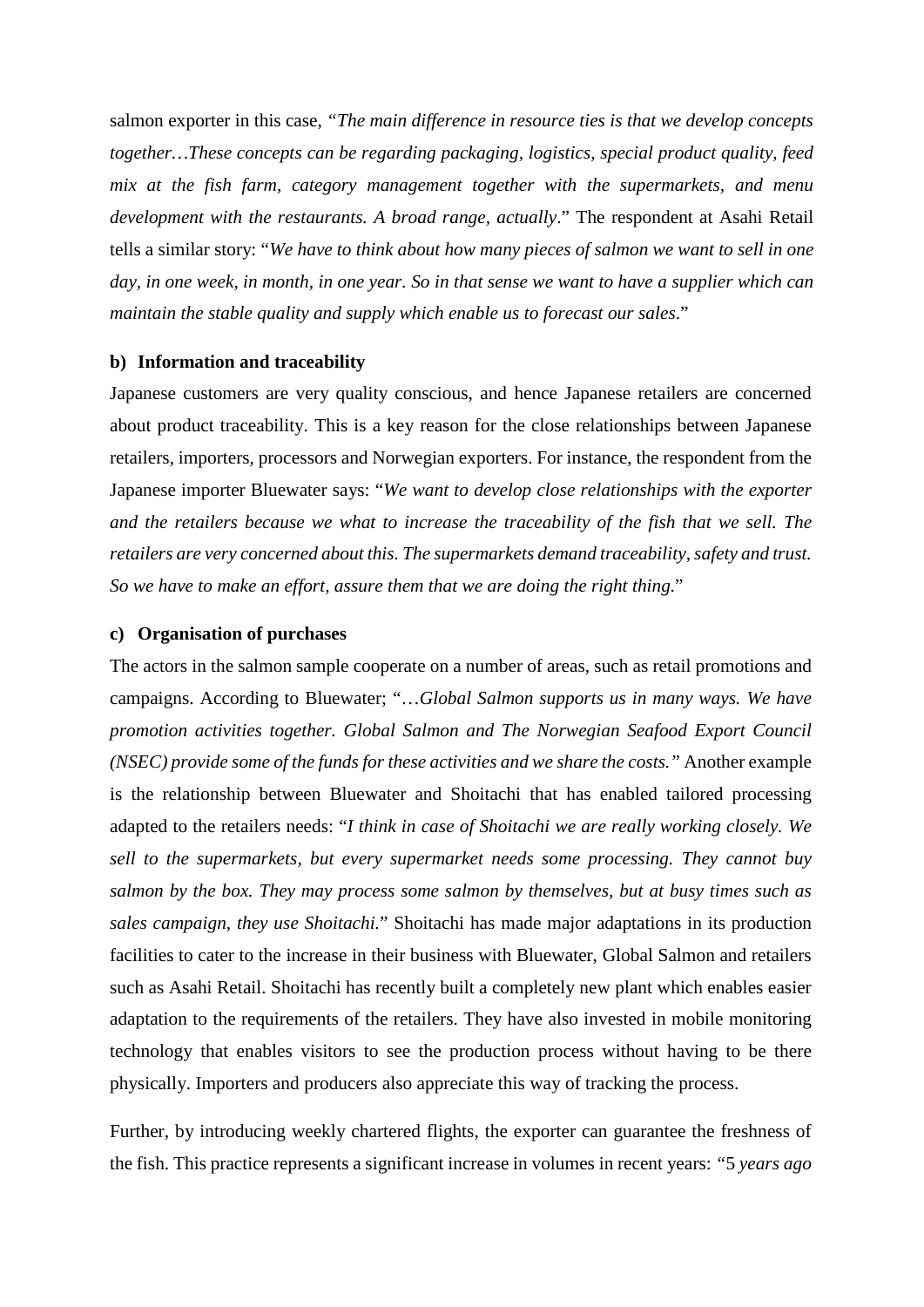*our import volumes were not so big, and the Japanese salmon market was also very small. I think maybe at that time 5,000 metric tons per year of fresh salmon. But Norway Salmon wanted to increase the number of customers and their market share in Japan. We had a very positive feeling about their people. They were nice and positive and the service was good. So we started to have regular business*. *As our sales increased Global Salmon needed bigger planes in order to increase the total consignment from 32 metric tons to 40 metric tons which is the maximum*", the Bluewater respondent explains.

# **d) Number of actors involved**

Shoitachi, the Japanese processor, explains that five years ago they started handling Norwegian salmon, and bought from several suppliers. Price was the main issue. Then Shoitachi was introduced to Bluewater Trading and Global Salmon, and saw that there was a great difference between how these two worked compared to others. Gradually volume increased and other customers followed. Similar stories are told by the respondents in Global Salmon and Bluwater. Over time, these actors have become committed to each other, which means that they have omitted other actors: "*We have three companies in Japan that we define as strategic partners. With these three partners we draw on various types of resource*s" (Global Salmon), "*We have moved the partnership to a higher level. We have signed an agreement, and now we will buy 100% from Global Salmon*" (Bluewater Trading), "*At this moment, I am only buying from Bluewater. Before that, the fish market system*" (Asahi Retail).

#### **e) Trust and commitment**

The actors seem to be strongly committed to each other in this particular network as indicated by the interaction characteristics presented above. The respondent at Bluewater serves as a good example here when he explains that "*We have more direct access to the retailers now and we often meet them. They want to talk to us and we want to talk to them. We know what they want, and they also get the benefit of a quick reply from the Norwegian suppliers. Previously, we didn't know anything about the end user. The fish market and all its layers prevented access to this kind of information*." A high level of commitment means that they are in a better position to give better information to the retailers.

#### **5.3. Summary of interaction characteristics**

Having presented the main interaction characteristics of these two cases, we can make some comparisons across these two cases using the ARA model (table 3):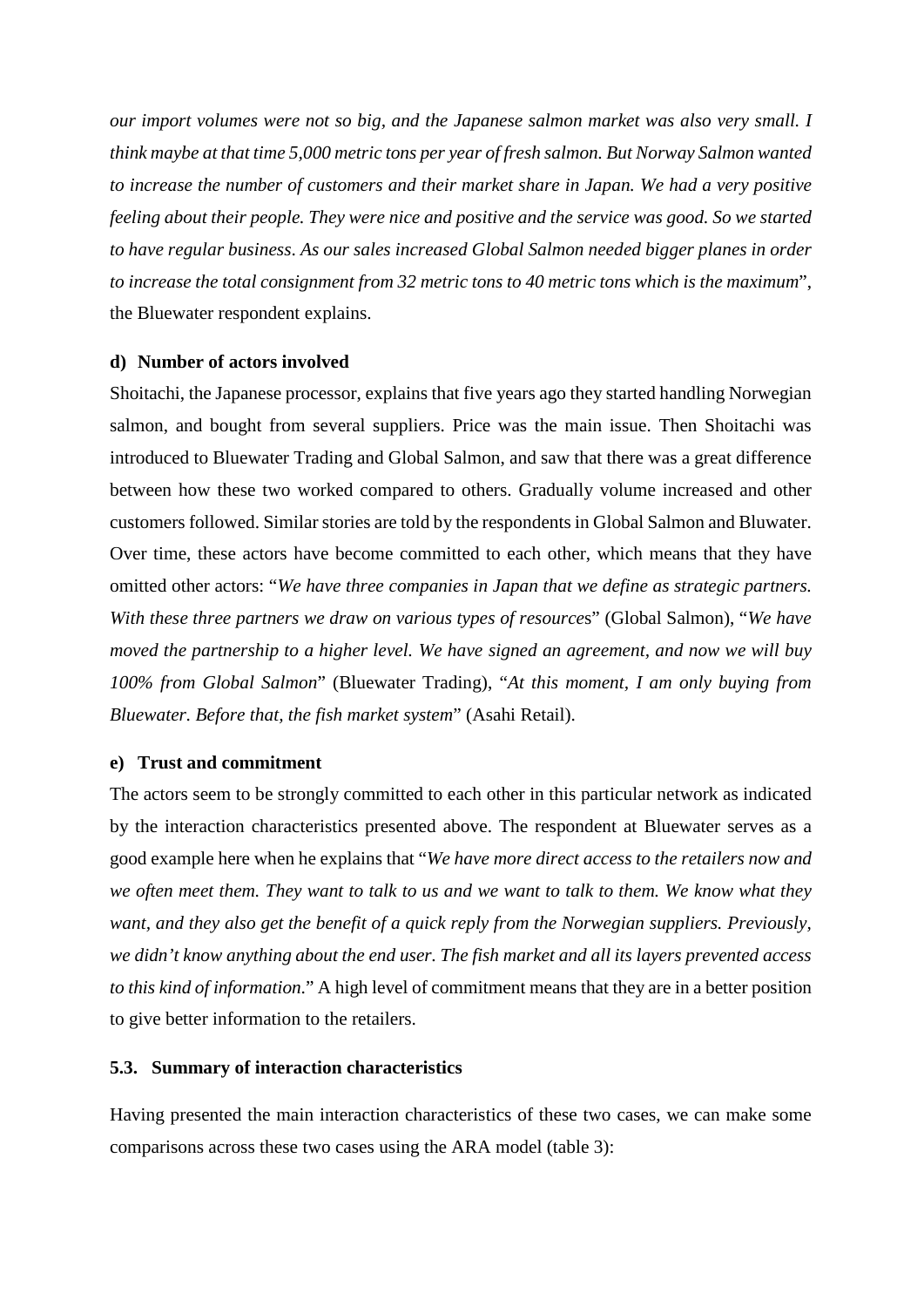|                       | <b>Mackerel network</b>                                                                                                                                                                                           | Salmon network                                                                                                                                                                                              |
|-----------------------|-------------------------------------------------------------------------------------------------------------------------------------------------------------------------------------------------------------------|-------------------------------------------------------------------------------------------------------------------------------------------------------------------------------------------------------------|
| <b>Activity links</b> | Sorting, filleting and storage main<br>$\bullet$<br>activities<br>Quality control undertaken by Japanese<br>$\bullet$<br>customers at Norwegian facilities<br>Conflicts about location of activities              | Retail promotion, process re-allocation<br>$\bullet$<br>main activities<br>Quality control undertaken in Japan<br>$\bullet$<br>Mutual agreement about location of<br>$\bullet$<br>activities                |
| <b>Resource ties</b>  | Mackerel viewed as a typical<br>$\bullet$<br>homogeneous resource<br>Information exchange<br>٠<br>Spot/speculation-based, formal<br>contracts                                                                     | Salmon seen as a heterogeneous<br>$\bullet$<br>resource<br>Information exchange and product<br>$\bullet$<br>development<br>Long-term, informal contracts<br>$\bullet$                                       |
| <b>Actor bonds</b>    | Exchange based transactions between<br>$\bullet$<br>several actors<br>Some trust<br>٠<br>Suppliers and customers seek to avoid<br>$\bullet$<br>dependency<br>Little cooperation across connected<br>relationships | Relational interdependence between<br>$\bullet$<br>few actors<br>High level of trust and<br>$\bullet$<br>interdependence<br>Few actors with close cooperation and<br>$\bullet$<br>commitment across network |

# **Table 3: Interaction characteristics**

# **a) Activity links**

In the mackerel network, the main activities are concerned with sorting, filleting and storage, whereas in the salmon case, the main activities are concerned with retail promotion and processing. Another key characteristic of the activity links is that the most important activities in the mackerel case are undertaken in Norway, whereas the main activities in the salmon case are undertaken in Japan. Concerning quality control, this is carried out in Norway by Japanese quality controllers, whereas in the salmon case the actors seem to agree about where the salmon is best processed and filleted; at the fish farm in Norway, at the processing factory in Japan or at the retailer, depending on the demand. In the mackerel case, this appears to be a source of conflict. The Japanese customers do not trust the Norwegians to deliver fish of high quality and they need to have their own inspectors and quality controllers present at the Norwegian facilities.

# b) **Resource ties**

In both cases, the fish is the most important resource. However, the cases differ as to how this resource is perceived. In the mackerel case, the fish is seen as a homogeneous resource and has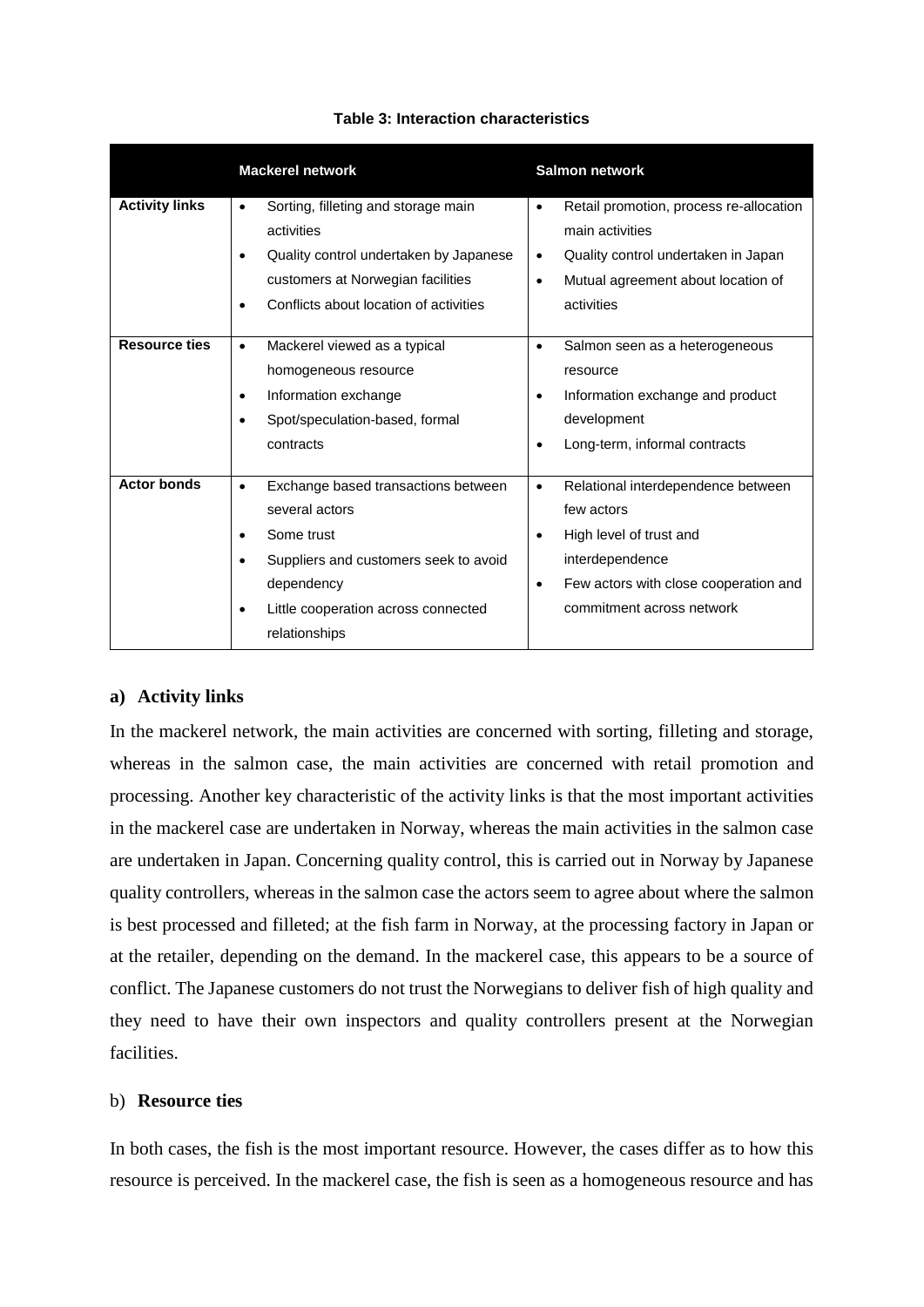few couplings to other resources. This is reflected in the way the resource is exchanged. Here, we find typical examples of spot trading or speculation based contracts, and the auction system serves as a good example of these mechanisms. In the salmon case, the resource ties are structural and involve a range of actors across the network. Here we find examples of more heterogeneous use of this resource, as it is extensively linked to other resources such as fish feed, transportation means, processing equipment and promotion material. The various characteristics of the resource also seem to be utilised to a fuller extent, because several actors are involved in product development. For this to happen, the actors need to be engaged in a long-term perspective, and this is apparent throughout the salmon case. In the mackerel case, the interaction is apparently transaction based.

Information is the other main resource common to these cases, and the most important information is concerned with traceability and country of origin. However, this central resource affects the two networks differently. In the mackerel case, the retailers' need for information means that the Japanese quality controllers must be present at the Norwegian locations, whereas in the salmon case this quality control in undertaken in Japan. This indicates that this resources in not shared in to mackerel network to the same extent as it is in the salmon network. This has an impact on the actors' bonds.

#### c) **Actor bonds**

The two cases seems to suggest that the actors in the mackerel case seek to avoid dependency, whereas in the salmon case interdependency is the basis for interaction. Hence, the actors' bonds are stronger in the salmon case, and connect actors extensively across the networks. The actors in this case frequently meet and discuss common interests, whereas in the mackerel case the actors are at arm's length. Neither do we find examples of Norwegian exporters meeting Japanese processors and retailers, as exemplified in the salmon case. This means that the potential for conflict is higher in the mackerel case. An example here is the different perspectives on location of activities such as sorting and control.

# **5.4. Discussion of interaction characteristics**

It is clear that there are apparent differences in the interaction patterns, which can be viewed in relation to the way in which resources are available to the network. In the salmon case, the suppliers have integrated ownership and control over production facilities and can determine product quality. Hence, the most important interaction interface between the supplier and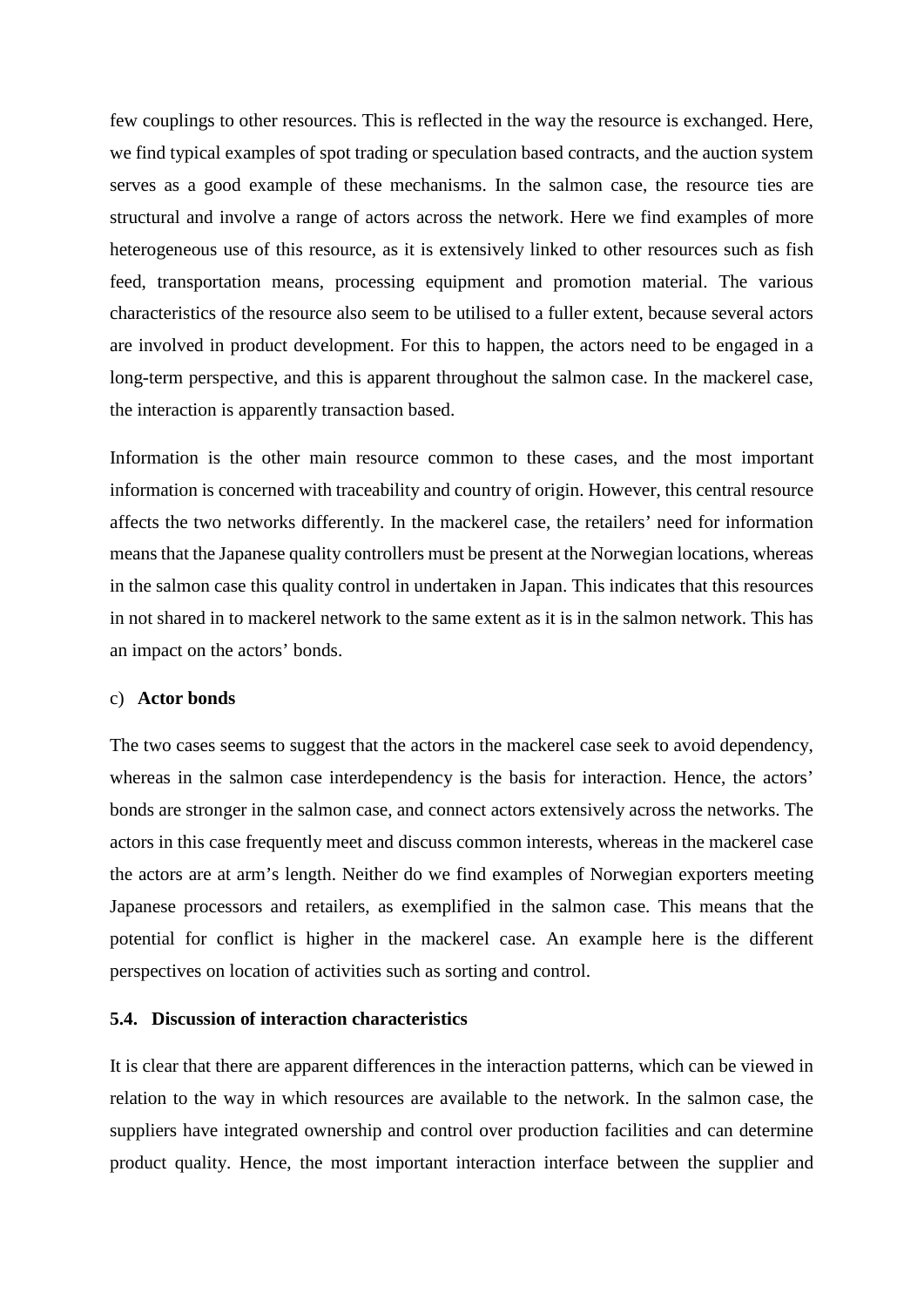customer appears to be in Japan. Having control of the raw material and volumes, the exporters can dedicate their efforts to maintain and develop interaction with Japanese customers and other connected actors and find new solutions for the way in which the salmon is sold in Japan. Trust is easier to develop because there is little conflict over prices and there is transparency in terms of product origin and quality. This interaction is mainly *customer-directed,* meaning that the main interaction is taking place between the exporters, the importers and the customers. Fig. 3 is an attempt to illustrate this situation: Here we see that the Norwegian exporter, the Japanese exporter and the Japanese customers interact interdependently, and only the Norwegian exporter has access to the input of raw material:



Fig.3: Customer-directed interaction in the salmon network

In the mackerel case however, the suppliers are not at all in control of the raw material. The availability of mackerel fluctuates because of quotas and natural variations in stock, and the auction system means that it is difficult, or even impossible, to ensure a stable supply of raw materials that, for example, developed relationships could have created. The auction system, representing a market-like interaction where the two sides catching and buying mackerel cannot develop their interaction in any substantial way, creates an uncertainty for the Norwegian exporters which in turn affects the way the Japanese customers have to act. Moreover, the Norwegian exporters and the Japanese importers have a lack of possibilities of gaining access to critical information about product quality, price and volume, resulting in difficulties in establishing trust between the parties. Their networking behavior is subsequently directed towards activities aimed at reducing uncertainty and obtaining control of information. Subsequently, the most important interaction interface between suppliers and customers takes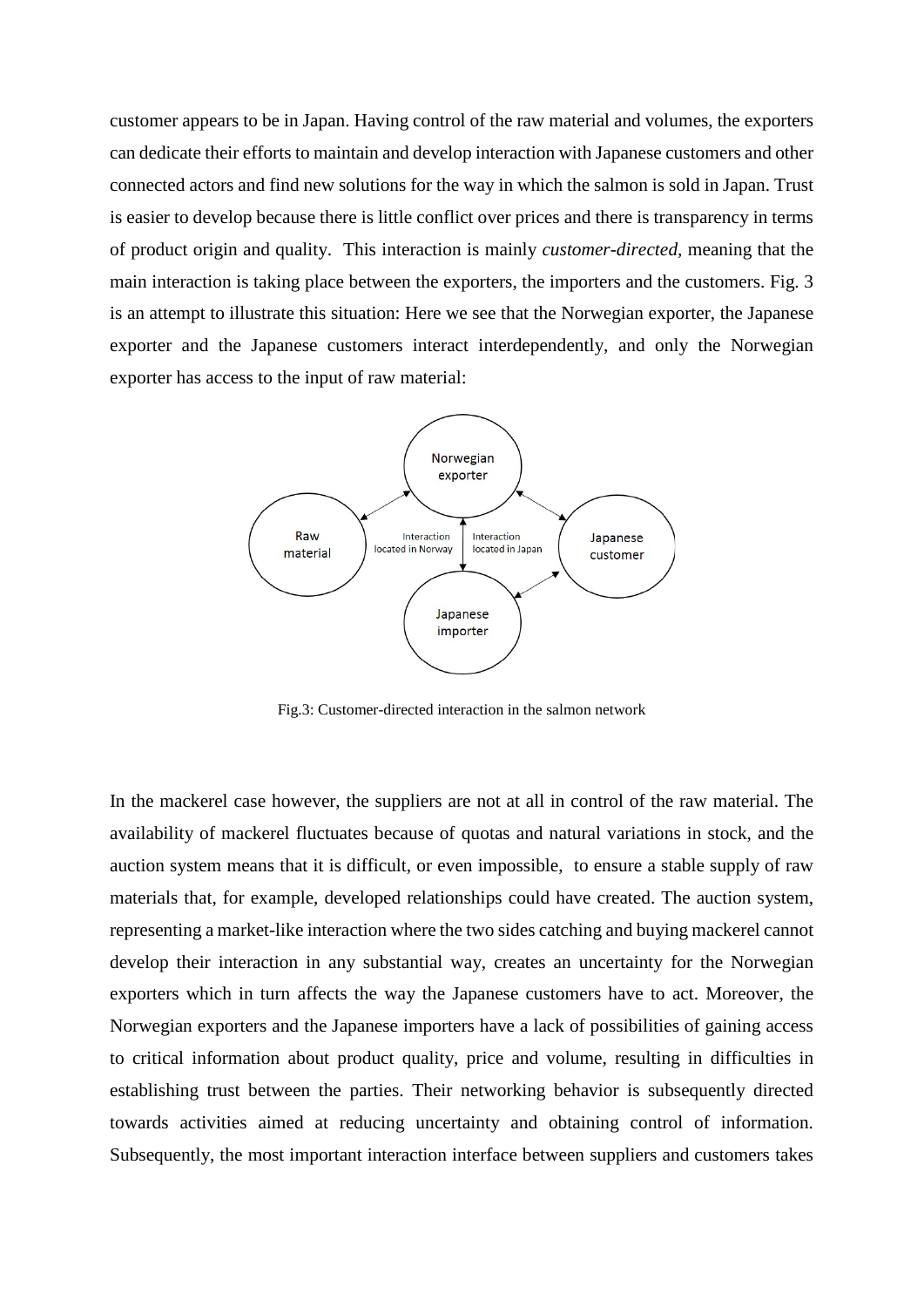place in Norway, not in Japan. The auction system means that the Japanese have to be present when the fish arrives at the quayside; they take over the role that the Norwegian exporters have in the salmon case. Both the Japanese customers and the Norwegian suppliers direct their main interaction to secure and handle the availability of raw material. As a result, the Norwegian mackerel exporters cannot develop interaction with other connected actors in Japan to the same extent as the salmon exporters. They have to direct their efforts towards trying to solve the input side and make sufficient use of their own production facilities. Furthermore, there are small possibilities to control the variation in qualities or sizes of the fish they buy. The Norwegian companies cannot absorb this variation in inputs, and this situation in turn creates a problem for the Japanese customers who try to handle this as best as they can.

In the mackerel case, the interaction is mainly *supplier-directed,* meaning that the main interaction is taking place between the exporters, the importers and suppliers of raw material. Fig. 4 illustrates this situation. Here the Norwegian exporter and the Japanese importer are mutually involved in the selection of raw material, and only the Japanese importers interact with their domestic customers:



Fig.4: Supplier-directed interaction in the mackerel network

Our results thereby suggest that differing conditions for resource availability has an impact on the *direction of interaction*. One explanation for this is found in the interconnectedness of relationships, a theme that has been central to several IMP studies. This paper also illustrates how actors are *conditioned by their relationships*, another key IMP theme (ibid.). These two cases represent two types of interaction characteristics: In the mackerel case, the interaction is characterised by exchange based transactions, whereas in the salmon case the interaction is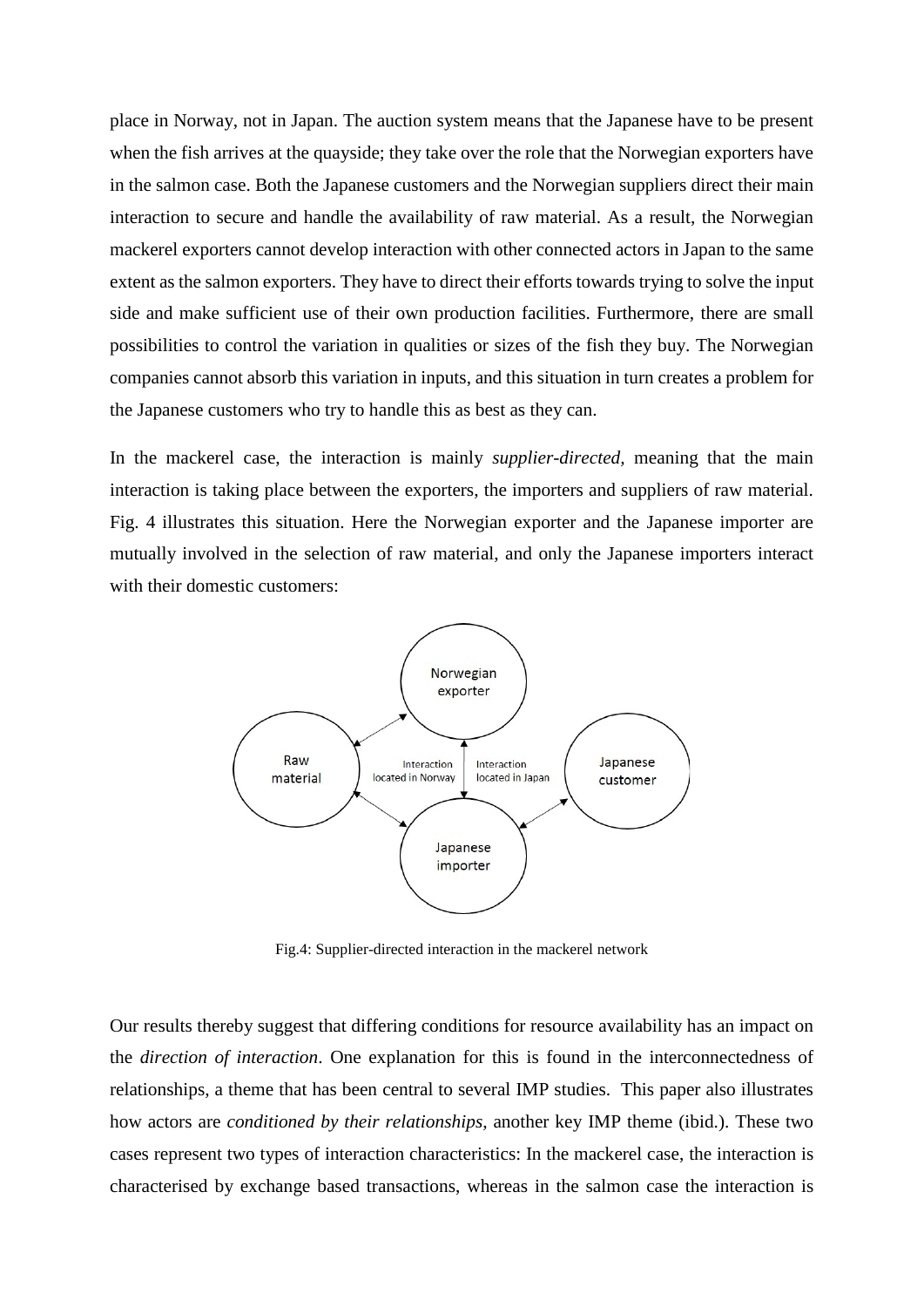characterised by interdependence and heavy investments in the relationships. These two interaction modes are not deliberate strategies by the actors *per se*, but are results of how the industry is organised. In the pelagic industry, the existence of the auction system and natural variations in quotas means that there is uncertainty regarding price, volume and product quality. Subsequently, most of the concerns of the actors are directed towards reducing this uncertainty. The result is an exchange based, or market-type behavior between a larger number of actors without closer ties. In the salmon farming industry, there is stability and long-term relationships between the parties. Here we find relational and network-type interaction between a small number of interdependent actors. In both these situations we can refer back to how the resource input of the network is organised.

#### 6. **Implications for policy**

The research question in this paper concerns how how different policy perspectives or logics regarding industry organising affect network interaction, with particular focus on how the availability of resources is organised If we look at table 3 summing up the interaction characteristics in these two cases, there are clear differences in the way the actors interact. An interesting question is then to what extent these differences can be attributed to the different conditions by which the key resource—fish—is made available? Care should be taken when comparing these results as our case study analyses two different seafood industries at different points in time. Nevertheless, the role of governmental policies is central in both cases, and our study suggests that policy shapes the actors' abilities to interact.

In the pelagic and salmon industry alike, the organising of the industry is subject to government regulations, but these policy considerations take different shapes. In both industries, there is a quota system; regulations on catch in the pelagic industry, and regulations on farming licenses in the salmon industry. However, in the pelagic industry there is an additional regulation on how the fish is traded. The logic behind this system reflects microeconomic principles, and thus our paper substantiates Cantillon's (2010) claim that policymakers generally regard fish as a commodity and thus see the trading of fish from a microeconomic viewpoint. Further, as Håkansson et al (2009) claims, the policy principles used to intervene in organising the business landscape, as represented by the auction system in our case, reflect an underlying market logic. Our study also compares to other IMP studies [\(Bygballe and Ingemansson 2011;](#page-32-1) [Eklund and](#page-33-1)  [Waluszewski 2015;](#page-33-1) [Waluszewski 2011;](#page-35-5) [Waluszewski and Wagrell 2013\)](#page-35-6) which implies that policy generally does not reflect the complexity and richness that characterises business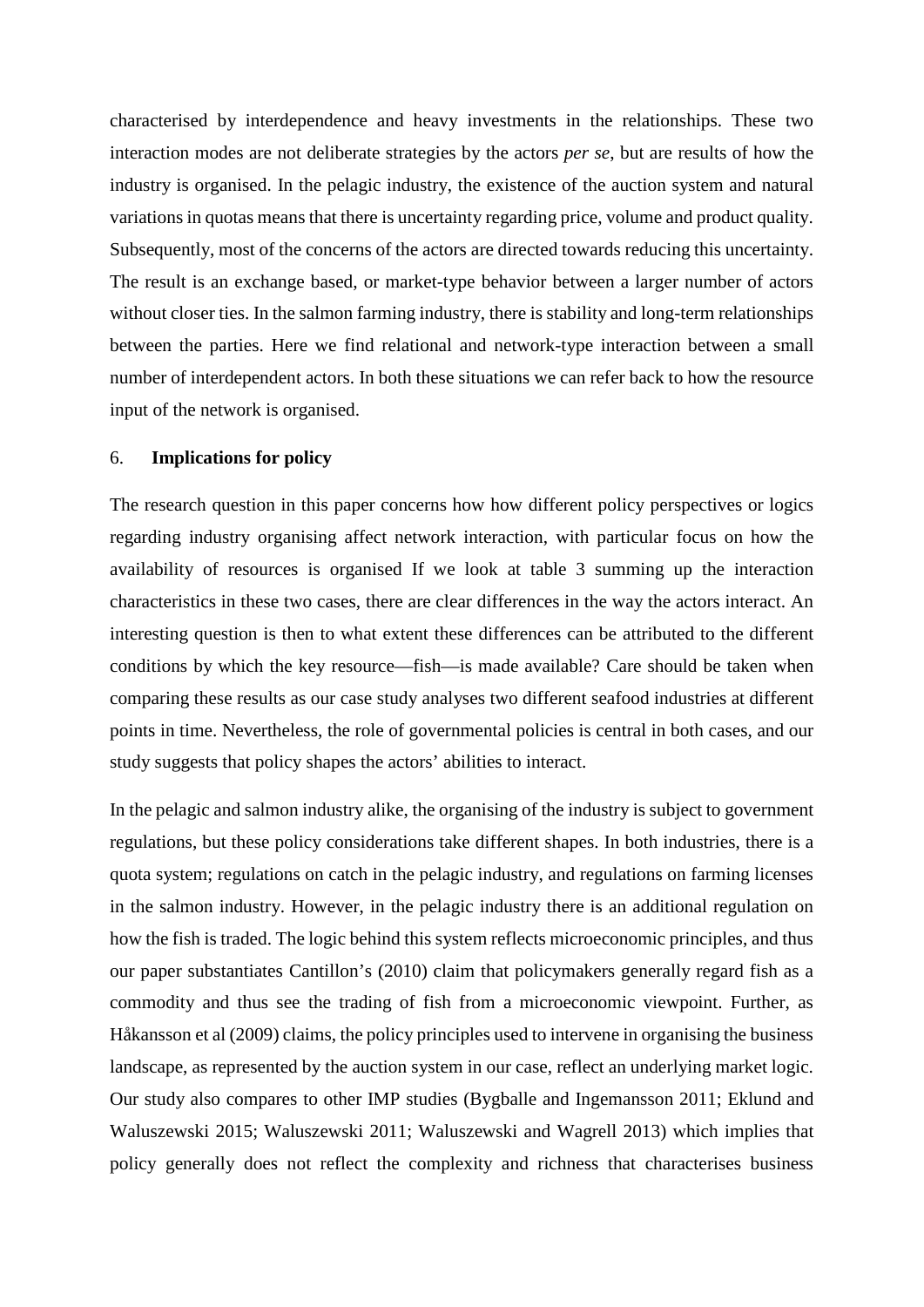interaction. In our study, we show that policy considerations directed at organising the interaction between certain actors has wider and unintended implications for connected actors, or *destructive network effects*. The government obviously has a clear aim in developing the seafood industry so that it creates greater value for all the actors involved, helping Norway to move away from a resource-based economy. Nevertheless, different policy principles means that the two industries will develop different interaction patterns. In the salmon farming industry, the actors work closely across the network, and the Norwegian exporters are able to direct their attention to users in the end market. In this industry, there are lesser restrictions in the trading of resources and the actors are able to take advantage of network effects. In many ways, this industry reflects an underlying logic associated with network theory. The pelagic industry is organised in a different way, and the actors have to make sub-optimal decisions and each actor has to take it upon himself to coordinate activities and resources. This implies that the pelagic industry will never get to the same situation as the salmon industry because there is differing logic as to how the two industries are organised.

Our study moreover exemplifies the diverse roles that policy has in a network. According to Håkansson et al (2009, p. 254), "*a first policy consequence is that there is no justification for leaving networks to themselves. In contrast, an important role for policy is to develop countervailing forces when the interests of the actors are seriously unbalanced"*. Looking at policy from this angle may shed a different light on the role of the auction system. A clear intention behind the trading system is to balance the power of the fishermen vs. large industrial buyers. The Norwegian pelagic industry is currently facing restructuring, mergers and integration, and the buying side today consists of a small number of large companies. Allowing the pelagic industry to integrate vertically, or "leaving the network to itself" in the words of Håkansson et al., may result in a small number of dominant actors controlling the entire industry, as is the case in the salmon farming industry. A policy, which intervenes in the fish trading to balance the power of buyers and sellers, may therefore be seen as a "countervailing force."

The policy principles behind the auction system can also be discussed in terms of what Håkansson et al (2009) calls the "dark side of networks". Network studies often have a positive angle, where capabilities such as cooperation, trust and commitment are viewed as preconditions for networking effectiveness. However, networks also have a darker side, where actors strive to obtain a powerful positions, often at the expense of others [\(Olsen 2011\)](#page-34-14). Consequently, "…network effects always tend to favour those who have the ability to mobilize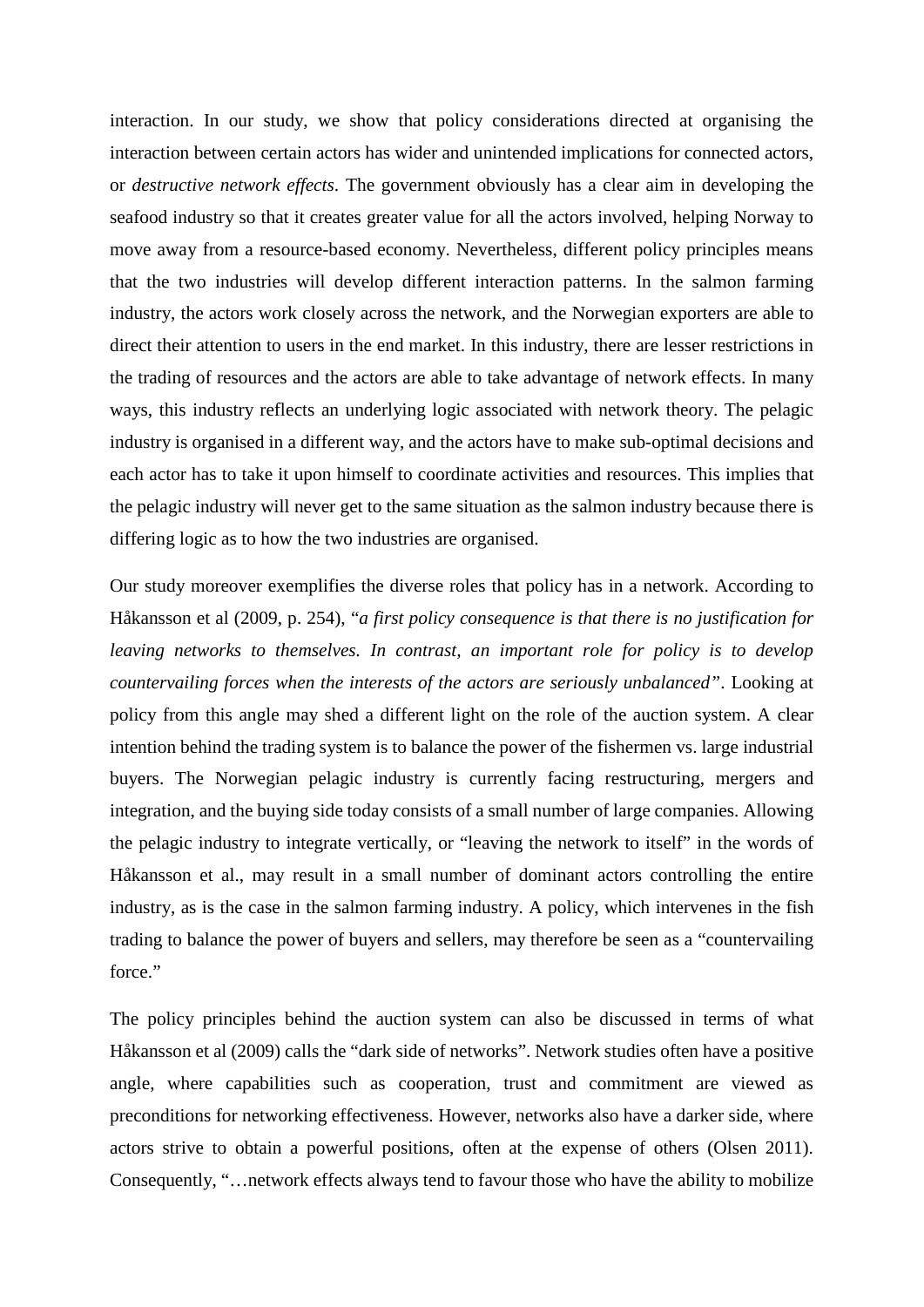resources, their own and those of others" (Håkansson, 2009, p. 253). This is evident in our case where the Norwegian government, by giving certain privileges to the pelagic auctions, itself becomes an actor that seeks to mobilise its own resources (market control and legislation) and to balance the resources (financial strength and economies of scale) of other actors. Olsen (2011) refers to this as a "power position", where "it is possible to mobilise the chains of powerful elements associated with a given node in a business network" (Olsen, 2011, p. 104). Yet, as our study shows, this mobilization in one part of the network has unintended consequences for other parts of the network due to the characteristics that networks have, or what we refer to as destructive network effects. In the salmon industry on the other hand, the absence of regulations on resource trading has resulted in large actors such as the Norwegian salmon producers being able to mobilise a range of resources within the limits of their own organisation. Their power is however balanced by large Japanese importers and a growing number of large Japanese retailers. Accordingly, a small number of large actors are able to systematically relate their resources and activities to each other, which in itself is a good example of *constructive network effects*.

#### **7. Conclusion**

In this paper, we have studied how different policy perspectives or logics regarding industry organising affect network interaction. Our results indicate that these effects are distinct and important. In one of the cases, Norwegian industrial policy implies interventions and restrictions. Here, policy entails the use of an auction system, which in turn creates a markettype situation prohibiting the development of business relationships. This results in uncertainties about the availability of resources for the Norwegian producers, which in turn affects their ability to supply their Japanese buyers. The interaction is thereby directed towards solving the volume (quantitative) problem in an attempt to reduce the uncertainty created by the unstable and restricted resource supply. In the second case, there are less restrictions in developing relationships for the important raw material. Here the interaction with the Japanese customers is directed towards the customers' problems in terms of, for example, utilizing qualitative dimensions of the raw material because resource availability is stable and the actors can broaden their scope of interaction.

In the particular networks we have studied, we find that policy considerations play a major role in contributing to these effects. If policy makers view fish as a commodity and see interaction as a market mechanism, the policies designed to facilitate the exchange of resources will be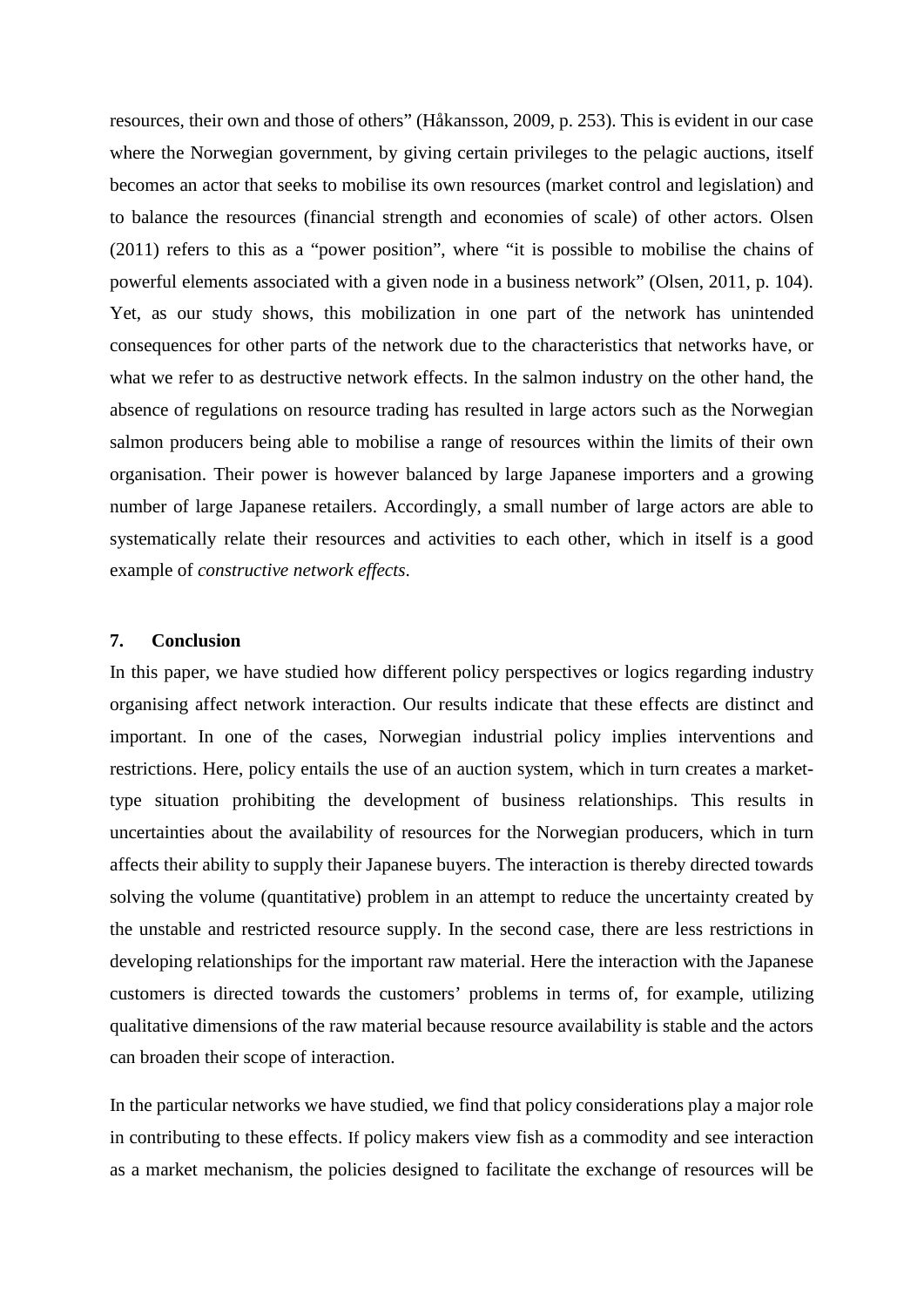beneficial for the actors directly involved, but may have unintended negative consequences for indirect relationships. These results gives a very strong policy implication. Whenever developing an industrial policy there are strong reasons for the policy makers to look beyond the single transaction in order to create policies that are effective and/or beneficial for all involved (connected) parties.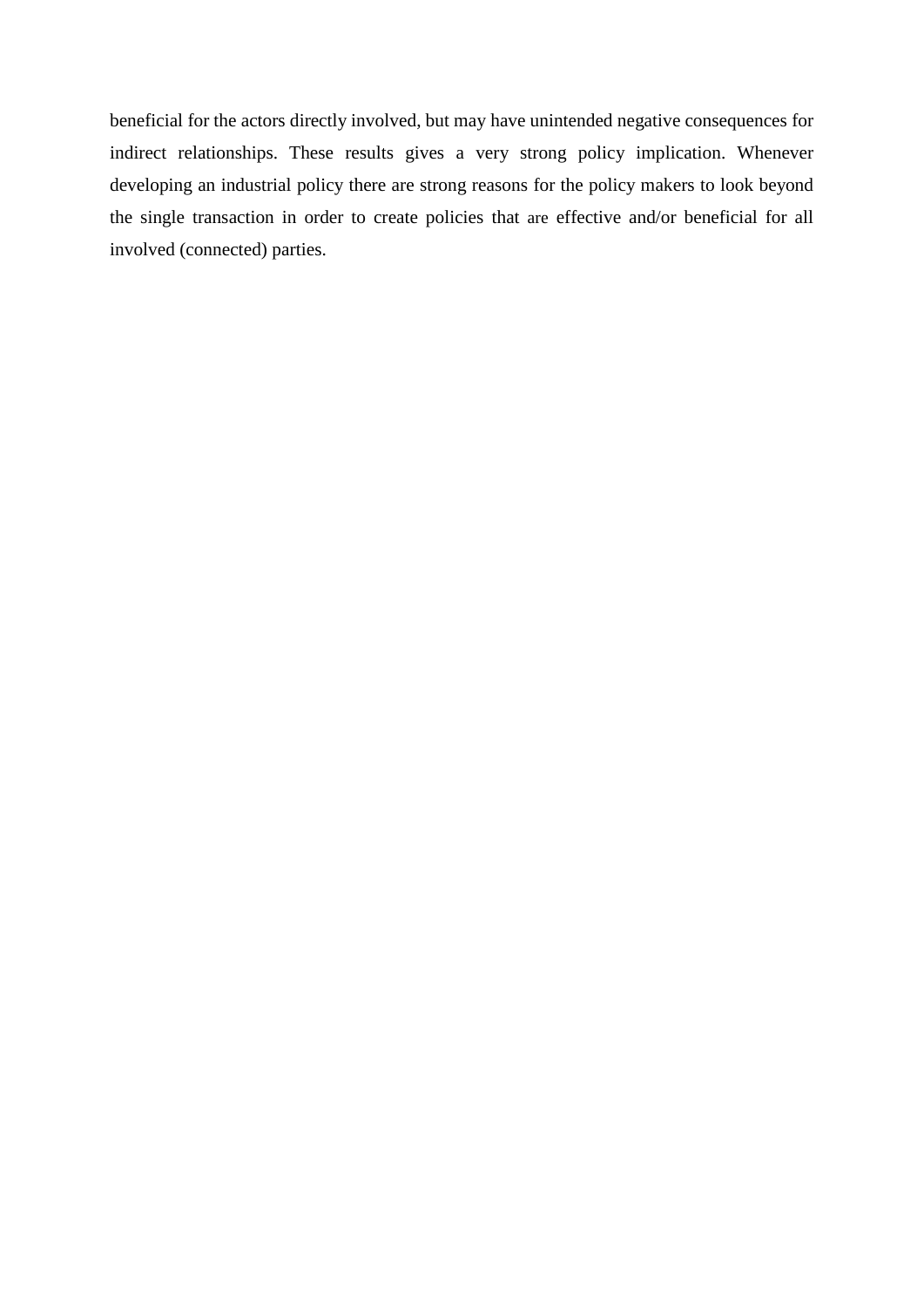# **References**

<span id="page-32-4"></span>Abrahamsen, M. H. and Håkansson, H. (2015a), "Caught in the middle: Buying from markets and selling to networks," *Industrial Marketing Management* 49, 4-14.

<span id="page-32-11"></span>Abrahamsen, M. H. and Håkansson, H. (2014), "Integrasjon og samarbeid på pelagiske eksportmarkeder," in Research Report Vol. 1: Norwegian Business School.

<span id="page-32-12"></span>Abrahamsen, M. H. and Håkansson, H. (2012), "Networks in transition," *IMP Journal*, 6 (3), 194 - 209.

<span id="page-32-6"></span>Abrahamsen, M. H. and Håkansson, H. (2015b), "Resource heterogeneity and its effects on interaction and integration in customer-supplier relationships," *IMP Journal*, 9 (1), 5-25.

<span id="page-32-10"></span>Abrahamsen, M. H., Naudè, P., and Henneberg, S. C. (2011), "Network change as a battle of ideas? Analysing the interplay between idea structures," *IMP Journal*, 5 (2).

<span id="page-32-5"></span>Arndt, J. (1979), "Toward a concept of domesticated markets," *Journal of Marketing*, 43 (4), 69-75.

<span id="page-32-3"></span>Asche, F., Flaaten, O., Isaksen, J. R., and Vassdal, T. (2002), "Derived Demand and Relationships between Prices at Different Levels in the Value Chain: a note," *Journal of Agricultural Economics*, 53, 101 - 07.

<span id="page-32-9"></span>Brennan, R., Turnbull, P. W., and Wilson, D. T. (2003), "Dyadic adaptation in business-to-business markets," *European Journal of Marketing*, 37 (11/12), 1636-65.

<span id="page-32-1"></span>Bygballe, L. E. and Ingemansson, M. (2011), "Public policy and industry views on innovation in construction " *IMP Journal*, 5 (3), 157 - 72.

<span id="page-32-2"></span>Cantillon, S. (2010), "The Complexity of Actor Interaction," Doctoral thesis, Norwegian University of Science and Technology.

<span id="page-32-7"></span>Cantillon, S. and Håkansson, H. (2009), "Behind The Fish Market Façade," *The IMP Journal*, 3 (1), 50 - 74.

<span id="page-32-8"></span>Cantillon, S., Prenkert, F., Håkansson, H., Følgesvold, A., and Haugnes, S. (2006), "The UK seafood network - recent developments and the role of Norwegian exporters," in *Primary industries facing global markets*, F. Asche, ed. Oslo: Universitetsforlaget.

<span id="page-32-0"></span>Chandler, A. D. (1977), The visible hand: The managerial revolution in American Business. Harvard: Harvard University Press.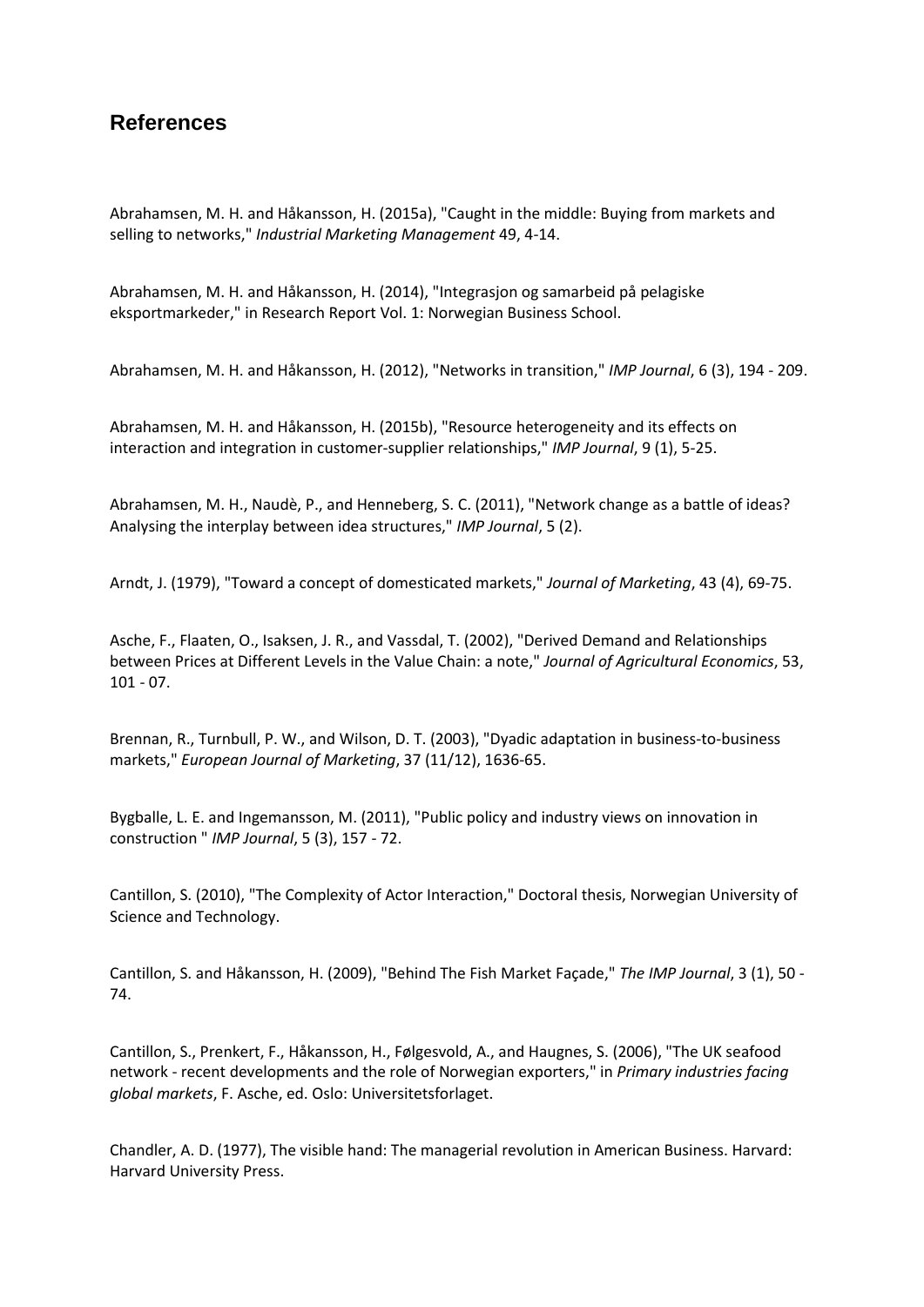<span id="page-33-0"></span>Christopher, M. (1992), Logistics and supply chain management: Strategies for reducing cost and improving services. London: Financial Times Professional Ltd.

<span id="page-33-2"></span>Deacon, D. and Monk, W. (2001), "Quangos and the 'Communications Dependent Society'," *European Journal of Communication*, 16 (1), 25.

<span id="page-33-3"></span>Delmas, M. and Terlaak, A. (2002), "The Institutional Context of Environmental Voluntary Agreements," in *Organizations, Policy and the Natural Environment: institutional and strategic perspectives*, A. Hoffman and M. Ventresca, eds. California: Stanford University Press.

<span id="page-33-10"></span>Dubois, A. (1998), Organising industrial activities across firm boundaries. London: Routledge.

<span id="page-33-1"></span>Eklund, M. and Waluszewski, A. (2015), "The diversity of systemic thinking: The underpinnings of NIS and IMP and the different assessment of an industry," *IMp Journal*, 9 (1), 26-45.

<span id="page-33-12"></span>Gadde, L.-E. (2004), "Activity coordination and resource combining in distribution networks-Implications for relationship involvement and the relationship atmosphere," *Journal of Marketing Management*, 20 (1/2), 157-84.

<span id="page-33-5"></span>Harrison, D. (2012), "Being a networking firm on a day-to-day basis: customer and supplier routines in the Global Fish case," *The IMP Journal*, 6 (3), 267 - 76.

<span id="page-33-7"></span>Haugnes, S. (2010), "Consumers in Industrial Networks: a study of the Norwegen-Portuguese bacalhau network," Doctoral thesis, Norwegian Business School.

<span id="page-33-6"></span>Hoholm, T. (2012), "Interaction to bridge network gaps. The problem of specialization and innovation in fish technology," *The IMP Journal*, 6 (3).

<span id="page-33-4"></span>Holmen, E. and Pedersen, A.-C. (2012), "What is resource heterogeneity, and how can a firm handle the resource heterogeneity encountered in its business relationships? A case of handling heterogeneity of fish farms in outbound logistics of fish feed," *The IMP Journal*, 6 (3), 210 - 39.

<span id="page-33-8"></span>Håkansson, H., Ford, D., Gadde, L.-E., Snehota, I., and Waluszewski, A. (2009), Business in Networks. Chichester: Wiley.

<span id="page-33-9"></span>Håkansson, H. and Snehota, I. (1995), Developing Relationships in Business Networks. London: Routledge.

<span id="page-33-11"></span>Håkansson, H. and Waluszewski, A. (2002), Managing Technological Development. London: Routledge.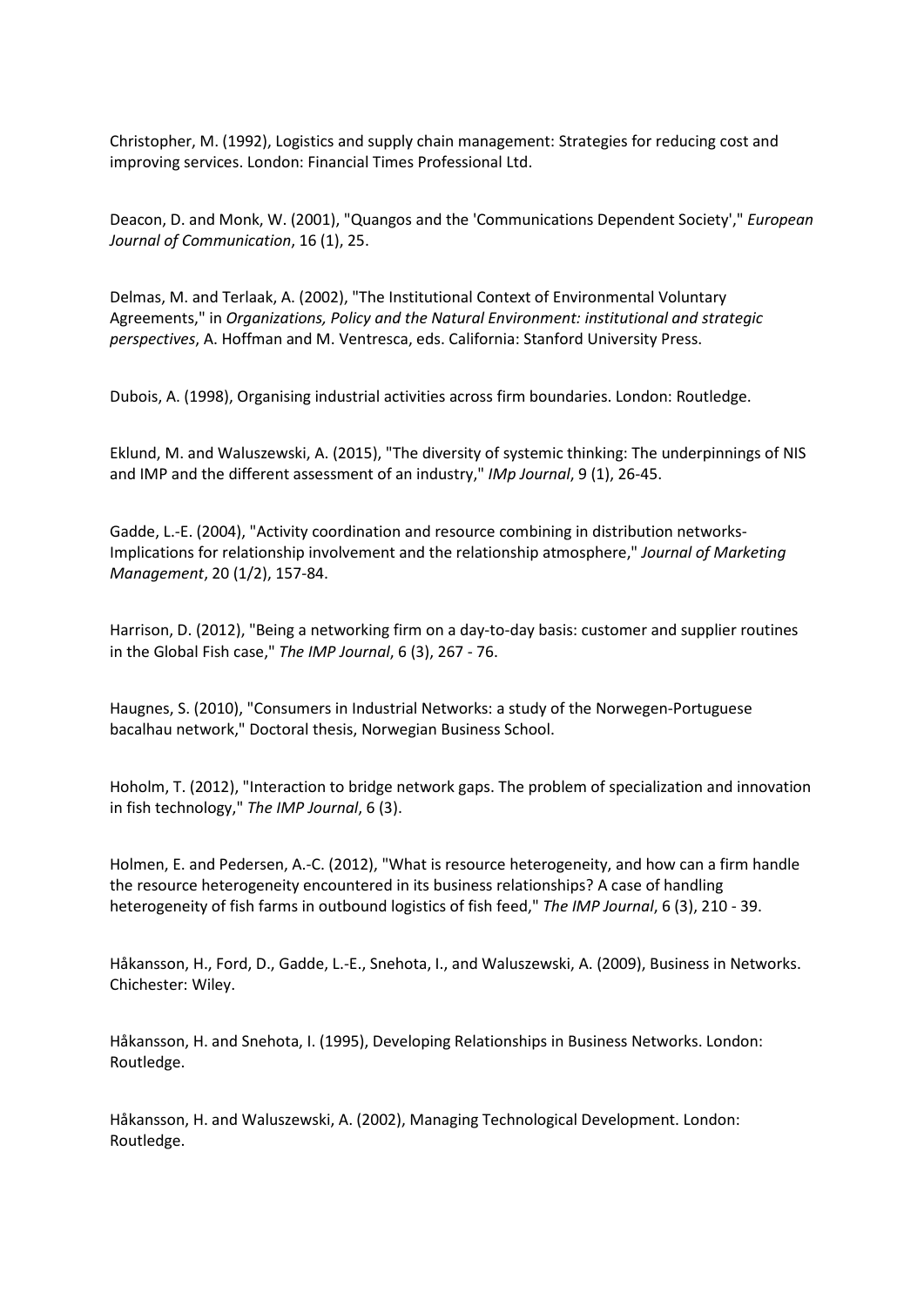<span id="page-34-13"></span>Institute of Marine Research (2012), "Marine Research Report."

<span id="page-34-10"></span>Jahre, M., Gadde, L., Håkansson, H., Harrison, D., Persson, G., and Liber, G. (2006), Resourcing in Business Logistics: The Art of Systematic Combining. Copehangen: Copehagen Business School Press.

<span id="page-34-5"></span>Jin, D., Kite-Powell, H. L., and Hoagland, P. (2007), "Anticipating the Growth of an Ocean Aquaculture Industry," *Aquaculture Economics and Management*, 11 (3), 225-42.

<span id="page-34-0"></span>Laffont, J.-J. and Martimort, D. (2002), The Theory of Incentives: The Principal-Agent Model. Princeton and Oxford: Princeton University Press.

<span id="page-34-7"></span>Massey, A. (1997), "Management, Politics and Non-Departmental Public Bodies," *Public Money & Management*, 17 (2), 21-25.

<span id="page-34-6"></span>Myrland, Ø. and Kinnucan, H. W. (2005), "Generic Advertising in Export Markets: Norwegian Salmon," in *Primary Industries Facing Global Markets: Supply chains and markets for Norwegian food*, F. Asche, ed. Oslo: Universitetsforlaget.

<span id="page-34-4"></span>Norges Sildesalgslag (2013), "Annual Report."

<span id="page-34-12"></span>Norsk Fiskerinæring (2013), "Norways 50 largest salmon farmers."

<span id="page-34-3"></span>Norwegian Ministry of Fisheries and Coastal Affairs (2012), Facts about Fisheries and Aquaculture Oslo: Norwegian Ministry of Fisheries and Coastal Affairs.

<span id="page-34-11"></span>Norwegian Seafood Export Council (2013), "Seafood Export Statistics."

<span id="page-34-9"></span>Olsen, P. I. (2012), "Below the surface: How (seafood) networks work - and how they change," *IMP Journal*, 6 (3), 186-93.

<span id="page-34-14"></span>---- (2011), "Knowledge, transparency and power in business networks " *IMP Journal*, 5 (2), 94-106.

<span id="page-34-8"></span>Pliatzky, L. (1992), "Quangos and agencies," *Public Administration*, 70 (4), 555-63.

<span id="page-34-2"></span>Porter, M. (1998), "Clusters and the new economics of competition," *Harvard Business Review*, November-December Issue.

<span id="page-34-1"></span>Rider, S., Hasselberg, Y., and Waluszewski, A. (2013), Transformations in Research, Higher Education and the Academic Market. The Breakdown of Scientific Though. Dordrecht: Springer Science & Business Media.